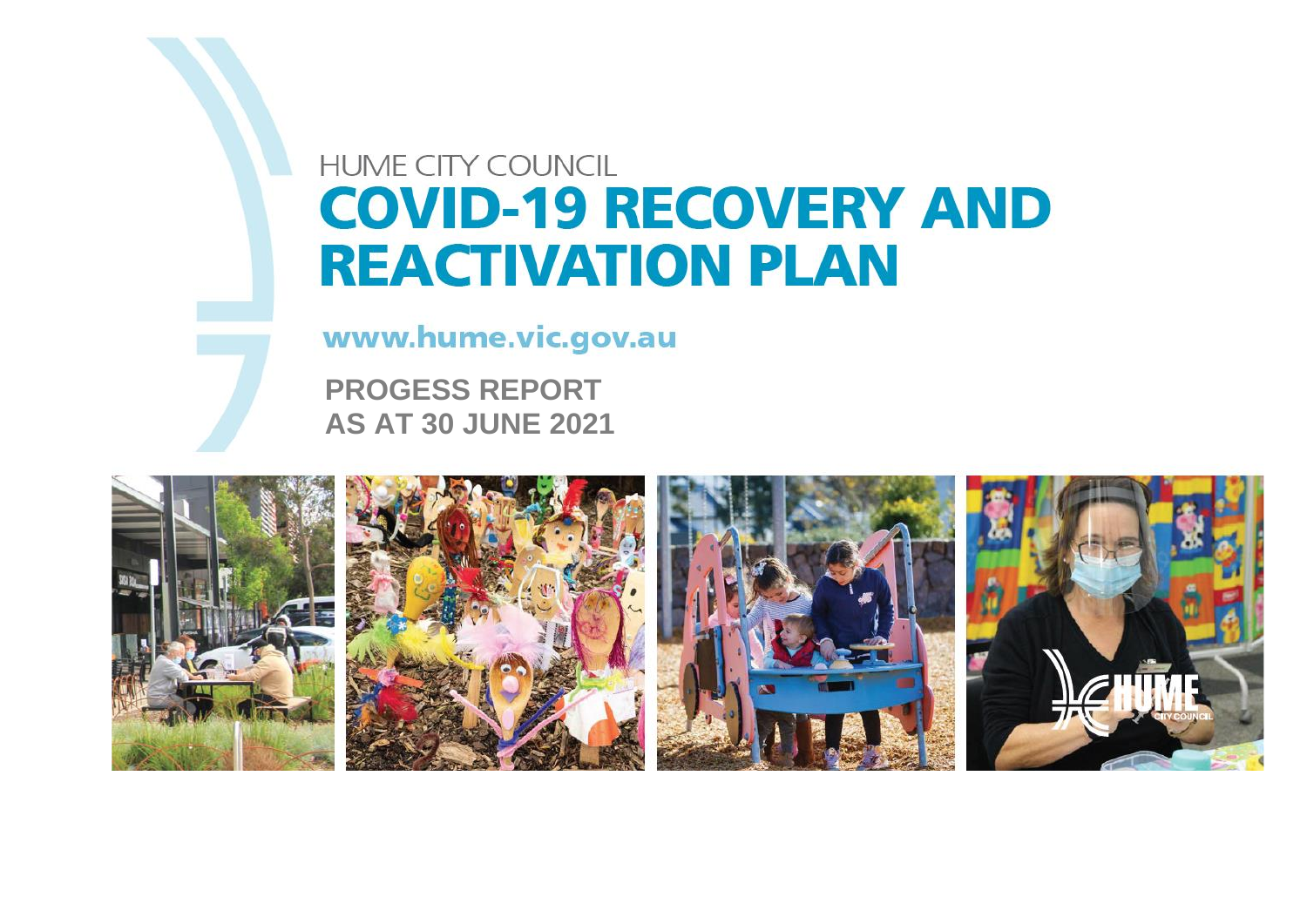#### **CONTENTS**

| A well-educated and<br>1.1: Support and enhance skill development and educational opportunities to reduce disadvantage,<br>슾<br>improve employment prospects and quality of life.<br>employed community | p.4  |
|---------------------------------------------------------------------------------------------------------------------------------------------------------------------------------------------------------|------|
| $\frac{2}{5}$<br>A healthy and safe<br>2.1: Foster a community which is active and healthy<br>community                                                                                                 | p.12 |
| 3.1: Foster socially connected and supported communities<br>A culturally vibrant and                                                                                                                    | p.20 |
| $rac{1}{2}$<br>connected community<br>Enhance community pride and sense of place<br>3.2:                                                                                                                | p.25 |
| A sustainably built and<br>HEME<br>well-maintained city with<br>4.2: Create community pride through a well-designed and maintained City<br>an environmentally<br>engaged community                      | p.28 |
| 5.2: Create a community actively involved in civic life<br>A well-governed and                                                                                                                          | p.30 |
| E L<br>engaged community<br>Provide responsible and transparent governance, services and infrastructure which respond to and<br>5.3:<br>support community needs                                         | p.32 |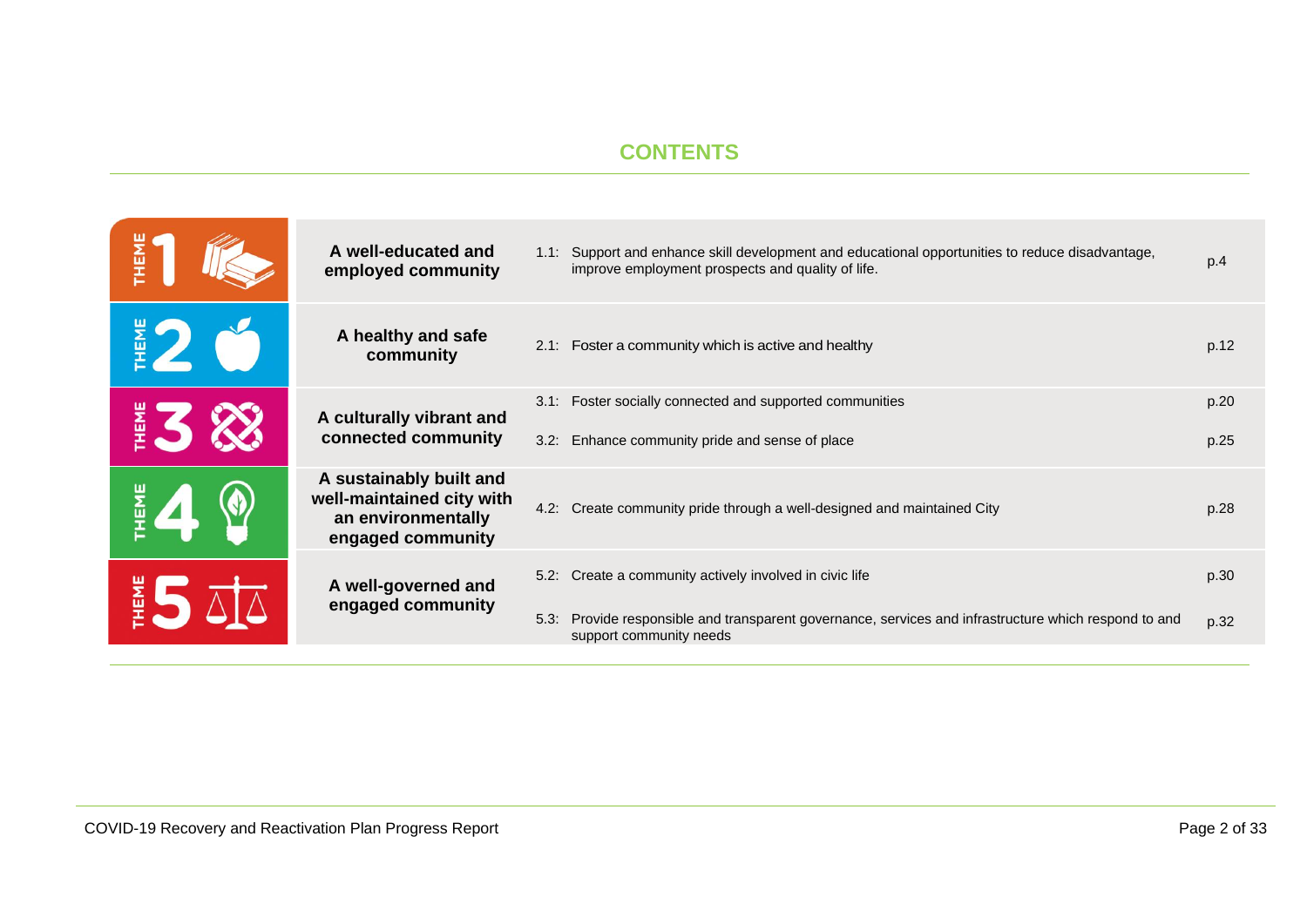#### **PROGRESS DESCRIPTIONS**

Progress is measured on the actions of the Council Plan as follows:

- 100% complete for the financial year and/or a report adopted by Council – **Completed.**
- 75% complete and/or a draft report has been presented to the Executive Management Team (EMT) for consideration - **Significant Progress**.
- 50% complete **Good Progress.**
- 25% complete **Some Progress**.
- 0% complete Not vet started.
- The action has been delayed due to unforeseen circumstances. Reasons why the action has been delayed will be provided – **Deferred.**

The progress indicators displayed are based on the status as follows:

- **On Track** –Action is proceeding to plan.
- **Monitor** Action requires attention to ensure it is completed.
- At Risk Action is at risk of not being completed.
- □ Deferred Action has been delayed due to unforeseen circumstances.

#### **Summary of Progress – 8 February to 30 June 2021**



#### **Councils Role**

The role Council has in contributing to the community expectations (strategies) can be defined as one or more of the following:

- **EXECUTE:** Statutory Authority Council has a legislated responsibility under Victorian law to ensure compliance and delivery of services related to these community expectations.
- **Service Provider** Council is a leading provider of services which support these community expectations. Responsibility for providing these services is often shared between Council and other government agencies, non-for-profit organisations and commercial businesses.
- **Facilitator** Council facilitates, partners and plans with other service providers to achieve these community expectations.
- **Advocate** Council's primary role is to advocate on behalf of (and represent) the community to other levels of government, service providers and business organisations around these community expectations.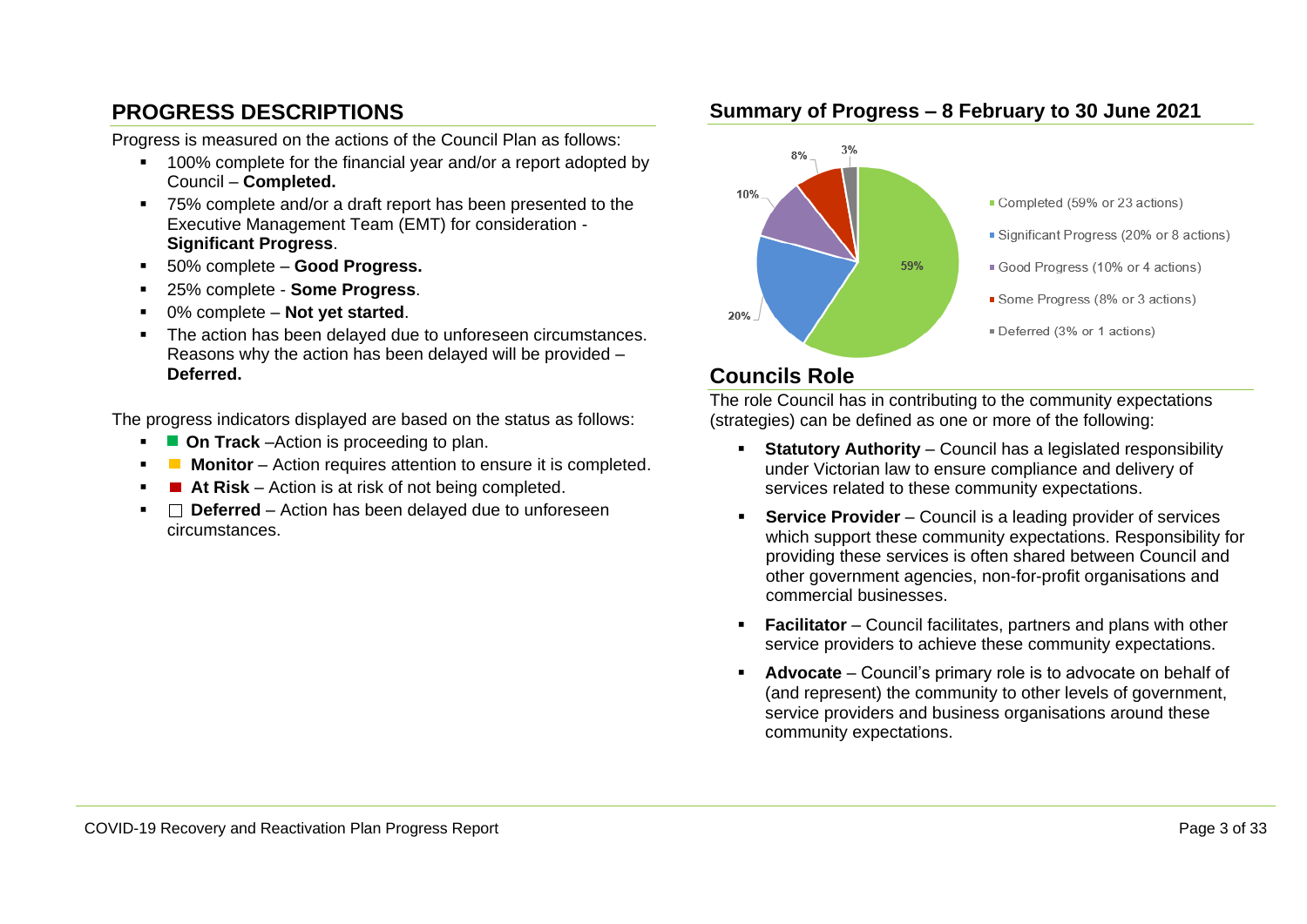

Strategic Objective 1.1: Support and enhance skill development and educational opportunities to reduce disadvantage, improve employment prospects and quality of life

| <b>Action</b>                                                                                                                                              | <b>Division</b>             | <b>Progress this Quarter</b>    | <b>Description of Progress (Year to date)</b>                                                                                                                                                                                            |
|------------------------------------------------------------------------------------------------------------------------------------------------------------|-----------------------------|---------------------------------|------------------------------------------------------------------------------------------------------------------------------------------------------------------------------------------------------------------------------------------|
| Develop a Hume COVID-19 Economic<br>Recovery Plan for 2021, in consultation with<br>local business, industry groups, education<br>providers and residents. | Planning and<br>Development | This action has been completed. | The COVID-19 Economic Recovery Action Plan<br>was developed in consultation with key<br>stakeholders, including government, local<br>businesses, industry groups, education providers<br>and residents. It was presented to Council on 1 |
| <b>Progress Indicator:</b>                                                                                                                                 |                             |                                 | February 2021. The plan aims to support the Hume<br>business community and unemployed residents<br>navigate the initial recovery period.                                                                                                 |
| 100%                                                                                                                                                       |                             |                                 | The plan is based on three areas, which include:                                                                                                                                                                                         |
| Completed                                                                                                                                                  |                             |                                 | Targeted Investment Attraction - The focus will<br>be on manufacturing, the circular economy and<br>professional services/white collar.                                                                                                  |
|                                                                                                                                                            |                             |                                 | Targeted Support to existing business - With an<br>initial focus on online services and the Visitor<br>Economy (hospitality).                                                                                                            |
|                                                                                                                                                            |                             |                                 | Targeted labour market support for unemployed<br>3.<br>residents and local businesses - Enhanced<br>jobseeker support and an expanded role for the<br>Hume Multiversity to improve residents' level of<br>job skills and qualifications. |

The progress indicator displayed above is based on the status as follows: On Track Monitor At Risk Deferred

COVID-19 Recovery and Reactivation Plan Progress Report **Page 4 of 33** and 200 km and 200 km and 200 km and 200 km and 200 km and 200 km and 200 km and 200 km and 200 km and 200 km and 200 km and 200 km and 200 km and 200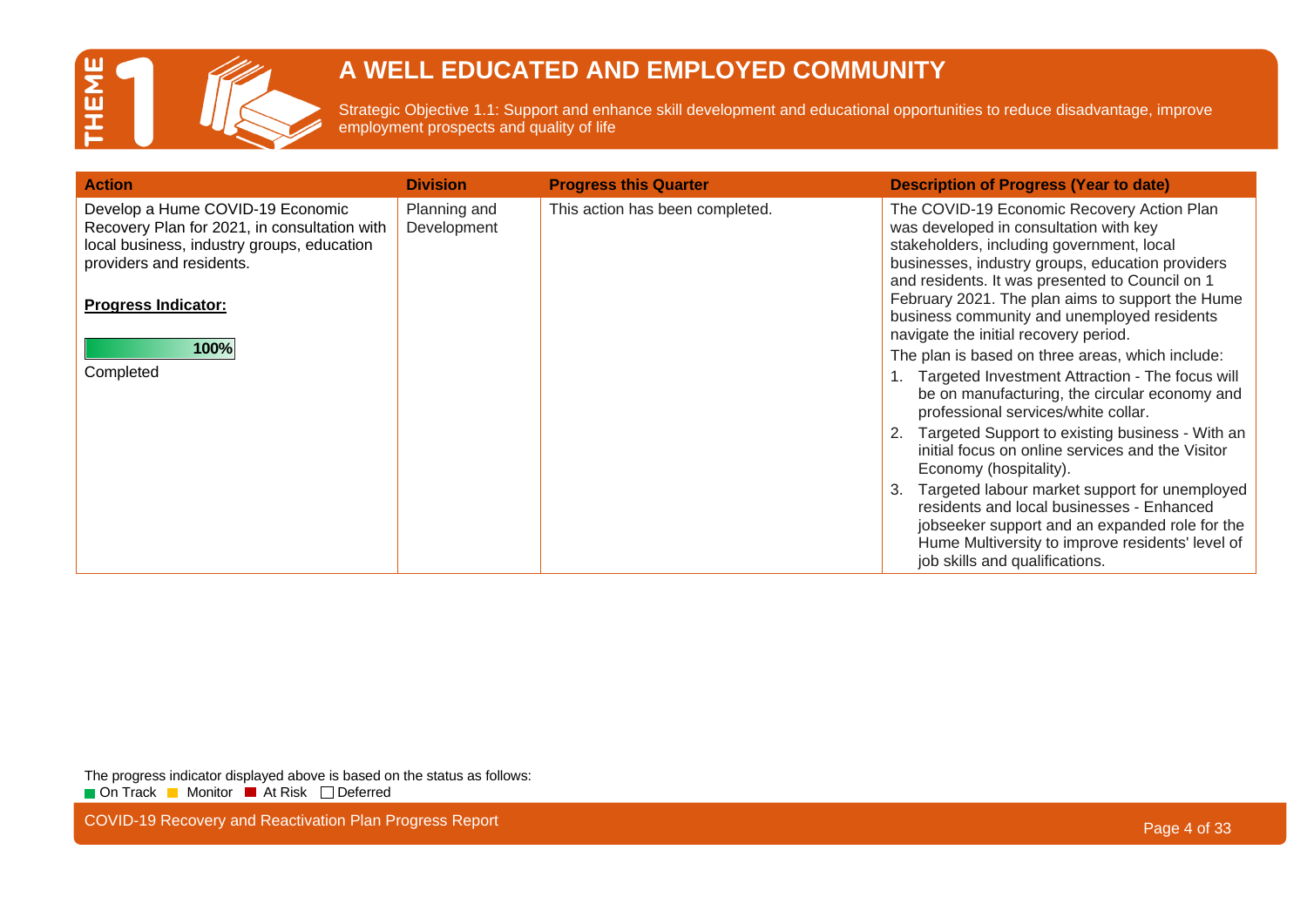

Strategic Objective 1.1: Support and enhance skill development and educational opportunities to reduce disadvantage, improve employment prospects and quality of life

| <b>Action</b>                                                                                                                                                                                                                                                                                         | <b>Division</b>             | <b>Progress this Quarter</b>                                                                                                                                                                                                                                                                                                                                                                                                                                                                                                                                                                                                                                                                                                                                                                                                                                                                                                                                                                                                                                                                                                                                                                                                                                                                                                      | <b>Description of Progress (Year to date)</b>                                                                                                                                                                                                                                                                                                                                                                                                                                                                                                                                                                                                                                                                                                                                                                                                                                                                                        |
|-------------------------------------------------------------------------------------------------------------------------------------------------------------------------------------------------------------------------------------------------------------------------------------------------------|-----------------------------|-----------------------------------------------------------------------------------------------------------------------------------------------------------------------------------------------------------------------------------------------------------------------------------------------------------------------------------------------------------------------------------------------------------------------------------------------------------------------------------------------------------------------------------------------------------------------------------------------------------------------------------------------------------------------------------------------------------------------------------------------------------------------------------------------------------------------------------------------------------------------------------------------------------------------------------------------------------------------------------------------------------------------------------------------------------------------------------------------------------------------------------------------------------------------------------------------------------------------------------------------------------------------------------------------------------------------------------|--------------------------------------------------------------------------------------------------------------------------------------------------------------------------------------------------------------------------------------------------------------------------------------------------------------------------------------------------------------------------------------------------------------------------------------------------------------------------------------------------------------------------------------------------------------------------------------------------------------------------------------------------------------------------------------------------------------------------------------------------------------------------------------------------------------------------------------------------------------------------------------------------------------------------------------|
| Council economic stimulus package Round<br>2 including:<br><b>Business Grants Program</b><br>Multiversity Resident Scholarships for<br>tertiary study<br>Recognition of overseas qualified<br>professionals<br>Business Employment Grants program.<br><b>Progress Indicator:</b><br>100%<br>Completed | Planning and<br>Development | Actions of the Council economic stimulus package<br>Round 2 have included:<br>The Hume Overseas Qualified Professionals<br>$\blacksquare$<br>Program commenced April 19 with 15<br>professionals involved. This program assists<br>residents with their profession in the Australian<br>context.<br>Planning for the delivery of the Permanent<br>$\blacksquare$<br>Residents Employment Program is well<br>advanced, however the program start date has<br>been delayed to mid-July 2021.<br>The Hume Multiversity Scholarship Program was<br>$\blacksquare$<br>launched 18 June 2021 with four participating<br>partners; La Trobe University, Victoria University,<br>Melbourne Polytechnic and Kangan Institute.<br>Planning is well progressed for the Hume<br>٠<br>Business Employment Grants Program. The<br>grants will encourage Hume businesses to<br>employ residents. Further consultation has taken<br>place delaying the launch of these grants, this<br>has now been completed, the draft project plan<br>has been finalised. The Grants will be launched<br>in the first quarter of 2021/22.<br>2021 Hume City Small Business Grants Program<br>$\blacksquare$<br>was launched in June 2021. This is an annual<br>program and in FY 2021/22 it is providing a funds<br>pool of \$500k with a maximum of \$20k per | Actions of the Council economic stimulus<br>package Round 2 have included:<br>The Overseas Qualified Professionals<br>Program delivered by Melbourne<br>Polytechnic commenced in April.<br>Planning the delivery of the Permanent<br>Residents Employment program<br>delivered by La Trobe University has<br>been well advanced.<br>Development of a Hume Multiversity<br>Scholarship Program with Kangan,<br>Melbourne Polytechnic, La Trobe<br>University and Victoria University has<br>been advanced. It is anticipated that 70 -<br>80 scholarships will be provided for<br>Hume residents entering Tertiary<br>Education for the first time.<br>Planning is well progressed for the Hume<br>Business Employment Grants Program.<br>The grants will encourage Hume<br>businesses to employ residents. It is<br>anticipated 100 sustainable employment<br>outcomes will be achieved as a result of<br>this program by June 2022. |
|                                                                                                                                                                                                                                                                                                       |                             | business. Applications are now underway.                                                                                                                                                                                                                                                                                                                                                                                                                                                                                                                                                                                                                                                                                                                                                                                                                                                                                                                                                                                                                                                                                                                                                                                                                                                                                          |                                                                                                                                                                                                                                                                                                                                                                                                                                                                                                                                                                                                                                                                                                                                                                                                                                                                                                                                      |

The progress indicator displayed above is based on the status as follows: On Track Monitor At Risk Deferred

COVID-19 Recovery and Reactivation Plan Progress Report **Page 1966** COVID-19 Recovery and Reactivation Plan Progress Report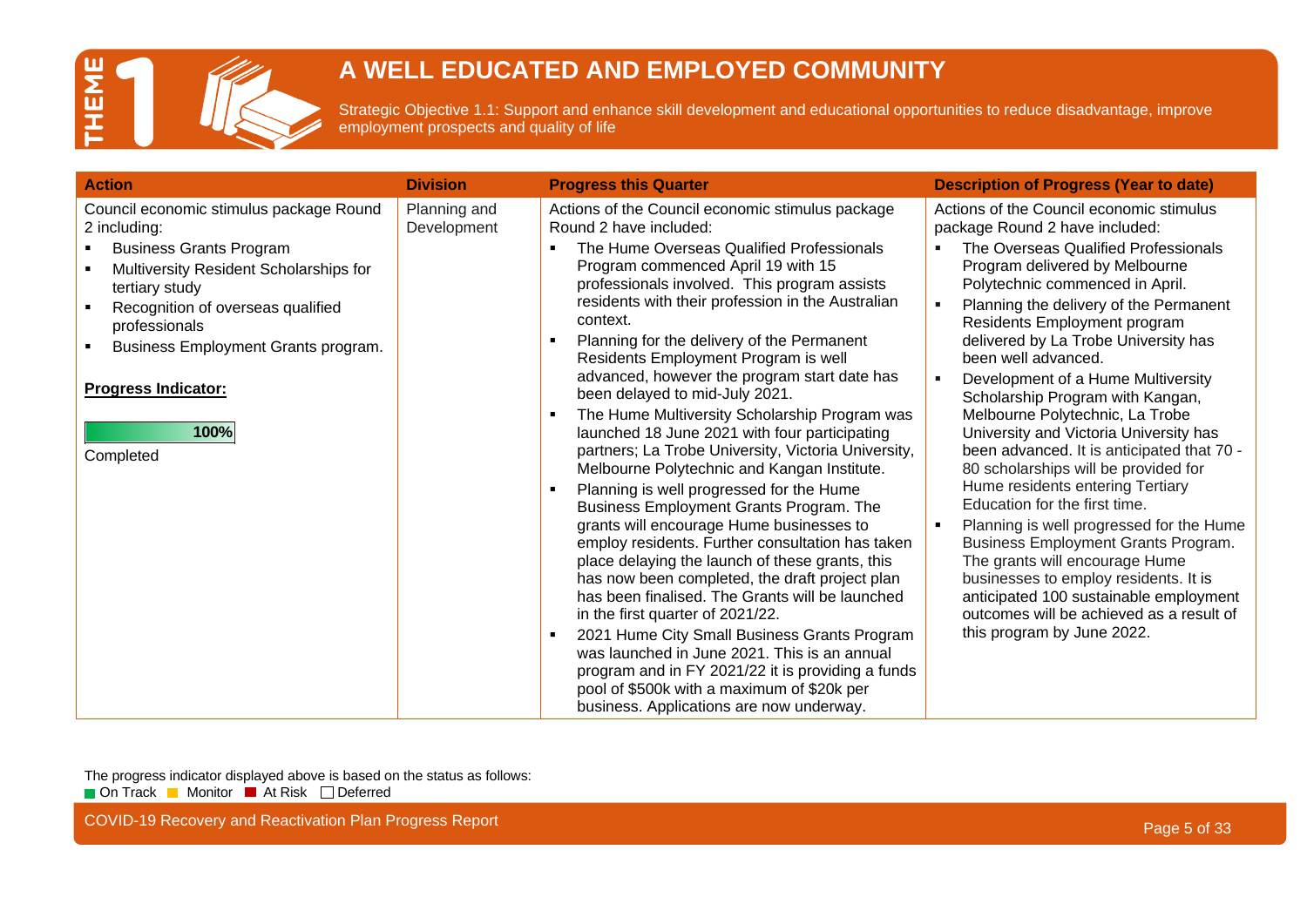

Strategic Objective 1.1: Support and enhance skill development and educational opportunities to reduce disadvantage, improve employment prospects and quality of life

| <b>Action</b>                                                                                                                                                                                                                                  | <b>Division</b>             | <b>Progress this Quarter</b>                                                                                                                                                                                                                                                                                                                                                                                                                                                                                                                                                                                                                                                                                                                                                                                                                                                                                                                                                                                                                                                                                                                                                   | <b>Description of Progress (Year to date)</b>                                                                                                                                                                                                                                                                                                                                                                                                                                                                                                                                                                                                                                                                                                                                                                                                                                                                                                                                                                                                                                                                                                                                                                                                    |
|------------------------------------------------------------------------------------------------------------------------------------------------------------------------------------------------------------------------------------------------|-----------------------------|--------------------------------------------------------------------------------------------------------------------------------------------------------------------------------------------------------------------------------------------------------------------------------------------------------------------------------------------------------------------------------------------------------------------------------------------------------------------------------------------------------------------------------------------------------------------------------------------------------------------------------------------------------------------------------------------------------------------------------------------------------------------------------------------------------------------------------------------------------------------------------------------------------------------------------------------------------------------------------------------------------------------------------------------------------------------------------------------------------------------------------------------------------------------------------|--------------------------------------------------------------------------------------------------------------------------------------------------------------------------------------------------------------------------------------------------------------------------------------------------------------------------------------------------------------------------------------------------------------------------------------------------------------------------------------------------------------------------------------------------------------------------------------------------------------------------------------------------------------------------------------------------------------------------------------------------------------------------------------------------------------------------------------------------------------------------------------------------------------------------------------------------------------------------------------------------------------------------------------------------------------------------------------------------------------------------------------------------------------------------------------------------------------------------------------------------|
| Further enhance jobseeker support via:<br>Virtual/actual job fair.<br>Further support development of<br>resident's skills and qualifications<br>through growth in Multiversity<br>Programs.<br><b>Progress Indicator:</b><br>100%<br>Completed | Planning and<br>Development | Jobseeker support has been enhanced<br>through fortnightly online job search<br>workshops and employer led information<br>sessions. A total of eight workshops were<br>delivered by Council in April to June 2021.<br>Five Employer Led Information Sessions were<br>delivered in April to June 2021 to inform<br>residents on the external recruitment needs.<br>The State Government funded Hume<br><b>Community Revitalisation Project was</b><br>extended to 30 December 2021. In addition,<br>Council has entered into a three-year funding<br>agreement with the State Government until 30<br>June 2023 for the next phase of Hume<br><b>Community Revitalisation Plan</b><br>(HCRP)renamed Strengthening Pathways to<br>Economic Participation.<br>There has also been a significant increase in<br>Multiversity activity including:<br>Planning and the delivering projects with<br>Victoria University including the successful<br>delivery of a pilot micro credential course<br>in Search Engine Optimisation to eight<br>Hume Businesses.<br>Planning for the delivery of Career Clinics<br>with Deakin CREATE which will benefit<br>highly skilled Hume refugees. | Jobseeker support has been enhanced through<br>weekly online job search workshops and employer<br>led information sessions. A total of 18 workshops<br>were delivered by Council between February and<br>June 2021 with an average attendance of 10<br>residents. Eight information sessions were also<br>delivered to inform residents on Council and<br>external employer recruitment needs.<br>The State Government funded Hume Community<br>Revitalisation Project was extended to 30<br>December 2021. This extension will enable<br>continued focus on Hume unemployed residents<br>and enable the continuation of Council led projects,<br>including Passport to Work, Stepping Stones to<br>Social Inclusion, Employment Readiness Scale<br>Assessments and Career Counselling.<br>There has also been a significant increase in<br>Multiversity activity including:<br>Planning and delivering projects with Victoria<br>University.<br>Deakin University re-joined as a Multiversity<br>$\mathbf{r}$<br>partner.<br>$\mathbf{u}$<br>Discussions underway to explore opportunities<br>with Go TAFE.<br>Planning is well advanced for a Careers<br>$\mathbf{u}$<br>Pathways Expo at the HGLC-Sunbury involving<br>Multiversity partners. |

The progress indicator displayed above is based on the status as follows: On Track Monitor At Risk Deferred

COVID-19 Recovery and Reactivation Plan Progress Report **Page 6 of 33** and 200 km and 200 km and 200 km and 200 km and 200 km and 200 km and 200 km and 200 km and 200 km and 200 km and 200 km and 200 km and 200 km and 200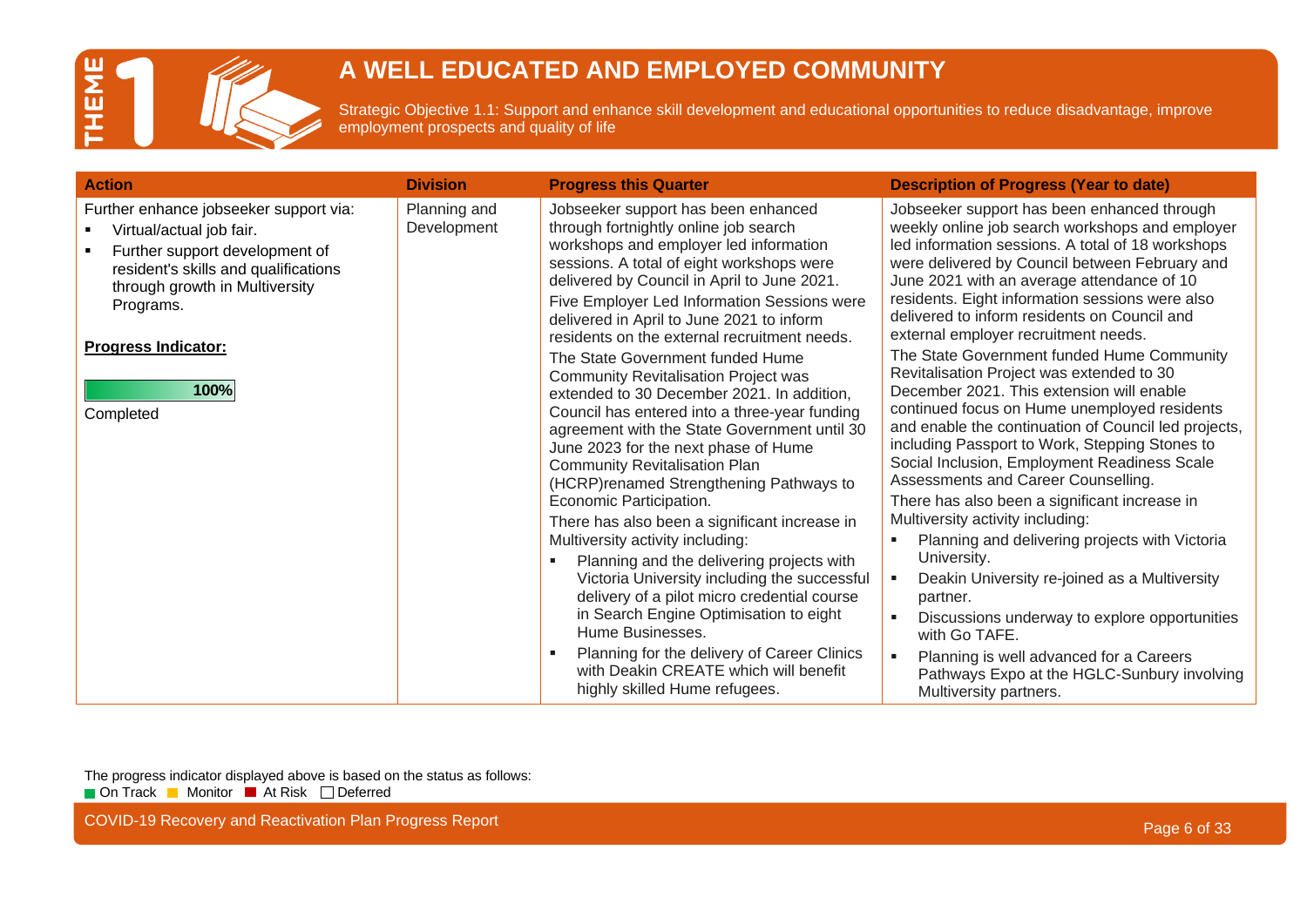

Strategic Objective 1.1: Support and enhance skill development and educational opportunities to reduce disadvantage, improve employment prospects and quality of life

| <b>Action</b>                                                                                                                                                                                                                                                                                                                                                                            | <b>Division</b>             | <b>Progress this Quarter</b>                                                                                                                                                                                                                                                                                                                                                                                                                                                                                                                                                                                                                                                                                                                                                                                | <b>Description of Progress (Year to date)</b>                                                                                                                                                                                                                                                                                                                                                                                                                                                                                                                                                                                                                                                                                                                                                                                                                                               |
|------------------------------------------------------------------------------------------------------------------------------------------------------------------------------------------------------------------------------------------------------------------------------------------------------------------------------------------------------------------------------------------|-----------------------------|-------------------------------------------------------------------------------------------------------------------------------------------------------------------------------------------------------------------------------------------------------------------------------------------------------------------------------------------------------------------------------------------------------------------------------------------------------------------------------------------------------------------------------------------------------------------------------------------------------------------------------------------------------------------------------------------------------------------------------------------------------------------------------------------------------------|---------------------------------------------------------------------------------------------------------------------------------------------------------------------------------------------------------------------------------------------------------------------------------------------------------------------------------------------------------------------------------------------------------------------------------------------------------------------------------------------------------------------------------------------------------------------------------------------------------------------------------------------------------------------------------------------------------------------------------------------------------------------------------------------------------------------------------------------------------------------------------------------|
| Attract new business investment in Hume<br>through:<br>Active stakeholder engagement and<br>close management of new business<br>enquiries.<br>Investment Attraction prospectus.<br>Delivery of cutting edge online "virtual"<br>investment attraction room to aid new<br>business investment enquiries.<br>LinkedIn video promotions.<br><b>Progress Indicator:</b><br>100%<br>Completed | Planning and<br>Development | This quarter an Investment Attraction Virtual<br>Room was delivered as part of the Economic<br>Development Department's COVID 19<br>Economic Recovery Action Plan 2021 to pivot<br>our information delivery from traditional<br>methods to an online platform to support the<br>needs of investors. It was designed to provide<br>key information to potential investors in a more<br>accessible, interactive and innovative way and<br>support their decision-making process<br>Since 7 May 2021, the virtual room has been<br>viewed 409 times. Investment Prospectus has<br>been updated and is available in the<br><b>Investment Attraction Virtual Room. The</b><br>updated version includes upcoming<br>opportunities, including the Pipeworks<br>Business Park and the Cade Park - Business<br>Park. | Actions undertaken to attract new investment in<br>Hume have included:<br>Regular engagement with key stakeholders.<br>Pre-application meetings facilitated and prompt<br>response to business enquiries.<br>Development of an Investment Attraction Virtual<br>Room. This online platform will aim to provide<br>businesses/investors with key information about<br>investing in Hume.<br>The Blue Room foyer at Town Hall<br>Broadmeadows was set up for a 360-degree<br>photoshoot in March 2021. Via an online portal,<br>viewers will be able to virtually walk through the<br>room, play videos and read information.<br>Update of the Hume City Council Investment<br>Prospectus is being undertaken.<br>Between January and March 2021 LinkedIn<br>feature videos were promoted with testimonial<br>from Hume businesses. Further business<br>testimonial videos have been planned. |

The progress indicator displayed above is based on the status as follows: On Track Monitor At Risk Deferred

COVID-19 Recovery and Reactivation Plan Progress Report **Page 7 of 33** and 200 km and 200 km and 200 km and 200 km and 200 km and 200 km and 200 km and 200 km and 200 km and 200 km and 200 km and 200 km and 200 km and 200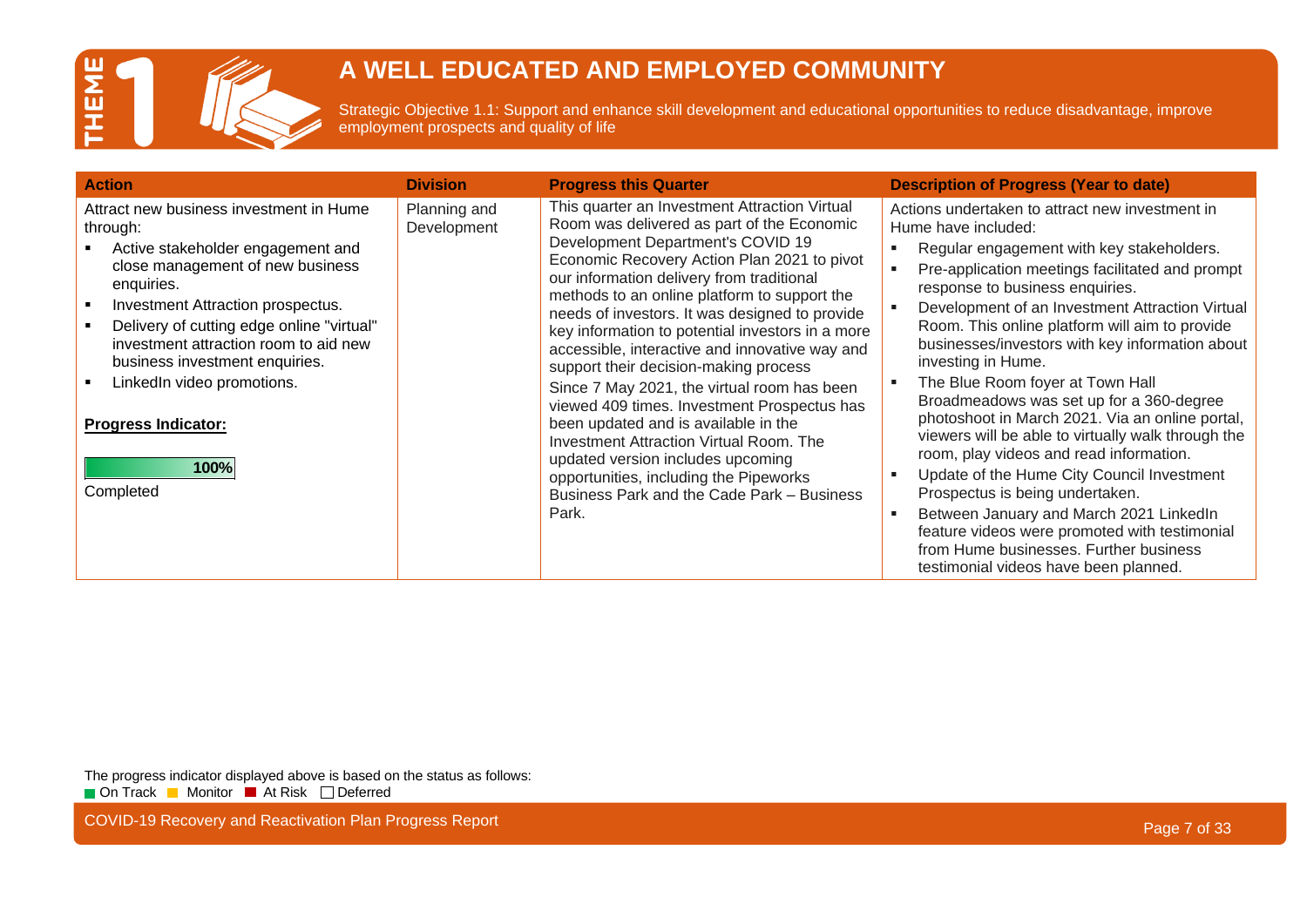

Strategic Objective 1.1: Support and enhance skill development and educational opportunities to reduce disadvantage, improve employment prospects and quality of life

| <b>Action</b>                                                                                                                                                                                                          | <b>Division</b>                                                                                              | <b>Progress this Quarter</b>                                                                                                                                                                                                                                                                                                                                                                                                                                                                                                                                                                              | <b>Description of Progress (Year to date)</b>                                                                                                                                                                                                                                                                                                                                                                                                                                                                                                                                                                                                                                  |
|------------------------------------------------------------------------------------------------------------------------------------------------------------------------------------------------------------------------|--------------------------------------------------------------------------------------------------------------|-----------------------------------------------------------------------------------------------------------------------------------------------------------------------------------------------------------------------------------------------------------------------------------------------------------------------------------------------------------------------------------------------------------------------------------------------------------------------------------------------------------------------------------------------------------------------------------------------------------|--------------------------------------------------------------------------------------------------------------------------------------------------------------------------------------------------------------------------------------------------------------------------------------------------------------------------------------------------------------------------------------------------------------------------------------------------------------------------------------------------------------------------------------------------------------------------------------------------------------------------------------------------------------------------------|
| Continue to review and investigate<br>opportunities to increase procurement via<br>local businesses.<br><b>Progress Indicator:</b><br>75%<br><b>Significant Progress</b>                                               | Corporate<br><b>Services</b><br>Sustainable<br>Infrastructure<br>and Services<br>Planning and<br>Development | Hume City Council Procurement team has been<br>actively collaborating with the Northern Councils<br>Alliance (NCA) procurement functions to<br>develop a procurement policy aligned to the<br>Local Government Act 2020, that includes<br>fundamental themes, procurement best<br>practices and NCA communalities and<br>standards.<br>The current policy draft has numerous<br>references to Local Business and proposes a<br>10% weighting. It also proposes that suppliers<br>with an address in the Hume municipality<br>receive beneficial payment terms.                                            | The following actions have been undertaken to<br>investigate opportunities to increase procurement<br>via local businesses:<br>Councils Procurement Policy is being reviewed<br>and rewritten with an aim to feature enhanced<br>Local Procurement guidance.<br>Details of local business content is being<br>collected and considered in the tender and<br>quotation selection process.<br>Students living in Hume are given preference<br>when applying for Council work experience.                                                                                                                                                                                         |
| Supporting business start-up, fostering<br>entrepreneurship through:<br><b>StartNorth, Hume Multiversity</b><br>Accelerator Programs, entrepreneurship<br>programs.<br><b>Progress Indicator:</b><br>100%<br>Completed | Planning and<br>Development                                                                                  | The Start Now Pre-accelerator program was<br>completed on time. Of the 61 applicants, 30<br>were accepted into the program and six<br>applicants fully completed the program. Lessons<br>are learnt to allow more into the program next<br>time due to the low final completion number. The<br>next program will start in February 2022.<br>In May, StartNorth successfully delivered 'The<br>Innovation Festival' which was attended by 149<br>people.<br>18 additional and sustained new jobs have been<br>created by members with 14 of these also<br>working at StartNorth and four working remotely. | To support business start-up and foster<br>entrepreneurship, StartNorth will run two pre-<br>Accelerator programs over 2021/22 in collaboration<br>with Roshambo, a Victorian-based creative studio.<br>The nine-week online program named "Start, Now"<br>is designed to accelerate learners through the<br>business process. The first pre-accelerator program<br>was launched in February and completed in April<br>2021. Eight councils were selected for the program,<br>with Hume delivering 25 per cent of the overall<br>program applicants.<br>Planning is well advanced for a three-month<br>Accelerator program to be delivered for 15 Hume<br>startups in 2021/22. |

The progress indicator displayed above is based on the status as follows:

On Track Monitor At Risk Deferred

COVID-19 Recovery and Reactivation Plan Progress Report **Page 8 of 33** and 200 km and 200 km and 200 km and 200 km and 200 km and 200 km and 200 km and 200 km and 200 km and 200 km and 200 km and 200 km and 200 km and 200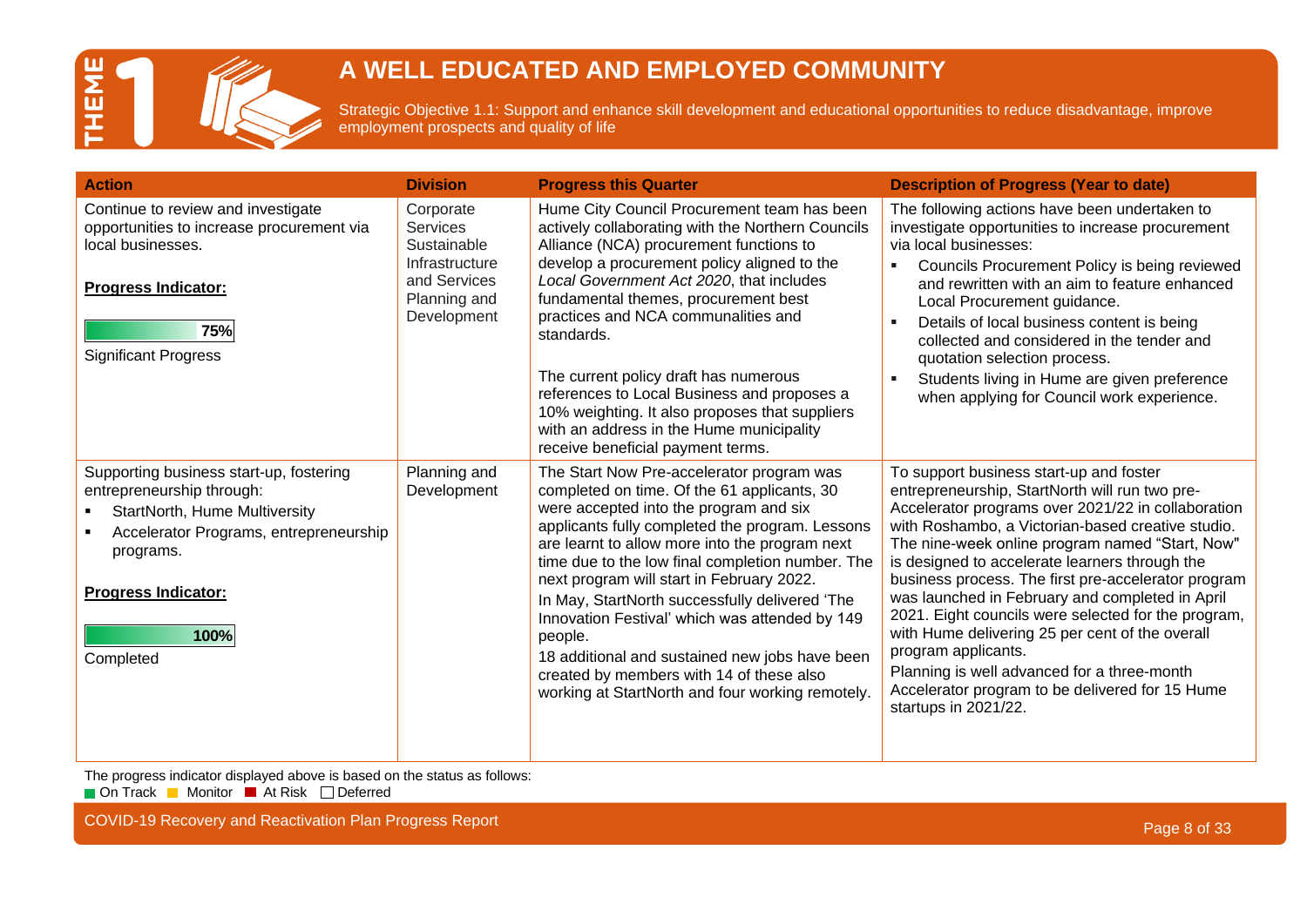

Strategic Objective 1.1: Support and enhance skill development and educational opportunities to reduce disadvantage, improve employment prospects and quality of life

| <b>Action</b>                                                                                                                                                                                                                                                                               | <b>Division</b>             | <b>Progress this Quarter</b>                                                                                                                                                                                                                                                                                                                                                                                                                                                                                                                                                                                                                                                                                                                                                                                                                                                                                                                                                                                                                                                                                                                                                                                                       | <b>Description of Progress (Year to date)</b>                                                                                                                                                                                                                                                                                                                                                                                                                                                                                                                                                                                                                                                                                                                                                                                                                                                                                                                                                                                                                                                                                                                                                                                                                                                                  |
|---------------------------------------------------------------------------------------------------------------------------------------------------------------------------------------------------------------------------------------------------------------------------------------------|-----------------------------|------------------------------------------------------------------------------------------------------------------------------------------------------------------------------------------------------------------------------------------------------------------------------------------------------------------------------------------------------------------------------------------------------------------------------------------------------------------------------------------------------------------------------------------------------------------------------------------------------------------------------------------------------------------------------------------------------------------------------------------------------------------------------------------------------------------------------------------------------------------------------------------------------------------------------------------------------------------------------------------------------------------------------------------------------------------------------------------------------------------------------------------------------------------------------------------------------------------------------------|----------------------------------------------------------------------------------------------------------------------------------------------------------------------------------------------------------------------------------------------------------------------------------------------------------------------------------------------------------------------------------------------------------------------------------------------------------------------------------------------------------------------------------------------------------------------------------------------------------------------------------------------------------------------------------------------------------------------------------------------------------------------------------------------------------------------------------------------------------------------------------------------------------------------------------------------------------------------------------------------------------------------------------------------------------------------------------------------------------------------------------------------------------------------------------------------------------------------------------------------------------------------------------------------------------------|
| Promote local and regional visitation,<br>activation to support hospitality and<br>accommodation recovery/growth<br>@discoverhume call to action online<br>Increased use of digital media partners<br>Participate in regional campaigns.<br><b>Progress Indicator:</b><br>100%<br>Completed | Planning and<br>Development | Economic Development continues to support the<br>Visitor Economy including tourism and<br>hospitality businesses through business<br>engagement, advocacy, marketing and<br>communications and investment attraction.<br>The @discoverhume Instagram page<br>$\blacksquare$<br>continues to be the main call to action for all<br>Visitor Economy related communications.<br>Continued to promote the city as a<br>$\blacksquare$<br>destination including it's key tourism<br>strengths and encourage visitors and locals<br>to visit and spend in Hume.<br>A series of multilingual radio advertisements<br>will run on SBS radio targeting the CALD<br>community across Victoria encouraging<br>them to 'discover hume'.<br>A 'discover hume' print ad and editorial will<br>also be featured in the State's official<br>tourism publication.<br>Together with NORTHLink, Hume City<br>$\blacksquare$<br>Council have contributed to the regional<br>submission of the Victorian Parliamentary<br>Economy and Infrastructure Standing<br>Committee Inquiry into the impact of the<br>COVID-19 pandemic on the tourism and<br>events sectors, as well as the Federal<br>Government's Reimagining the Visitor<br>Economy inquiry. | Actions to promote local and regional visitation,<br>activation to support hospitality and accommodation<br>recovery/growth have included:<br>The @discoverhume Instagram page continues<br>to be the main call to action for Visitor Economy<br>related communications. The page has over<br>3,100 followers. The page delivered over 1.9<br>million impressions and achieved over3,6000<br>engagements.<br>In partnership with Melbourne's North Group of<br>Councils, NORTHLink and Adz Collective, a<br>'Northern' tourism digital marketing campaign<br>has been launched to bridge the gap between<br>state tourism marketing initiatives and local<br>area tourism efforts. The campaign 'Visit<br>Melbourne's True North' focuses on promoting<br>the North as a destination to the intrastate<br>market. The campaign includes a website<br>www.visitmelbournesnorth.com.au and social<br>media content.<br>A 'discover hume' print advertisement and<br>editorial will be featured in the Official Visitor's<br>Guide (OVG) Winter edition targeting the<br>domestic market. The guide reaches more than<br>500,000 readers.<br>In partnership with NORTHLink, contributed to<br>$\blacksquare$<br>the submission to State and Federal<br>governments enquiries regarding the impacts of<br>COVD-19. |

The progress indicator displayed above is based on the status as follows: On Track Monitor At Risk Deferred

COVID-19 Recovery and Reactivation Plan Progress Report **Page 19th Covid-2012** COVID-19 Recovery and Reactivation Plan Progress Report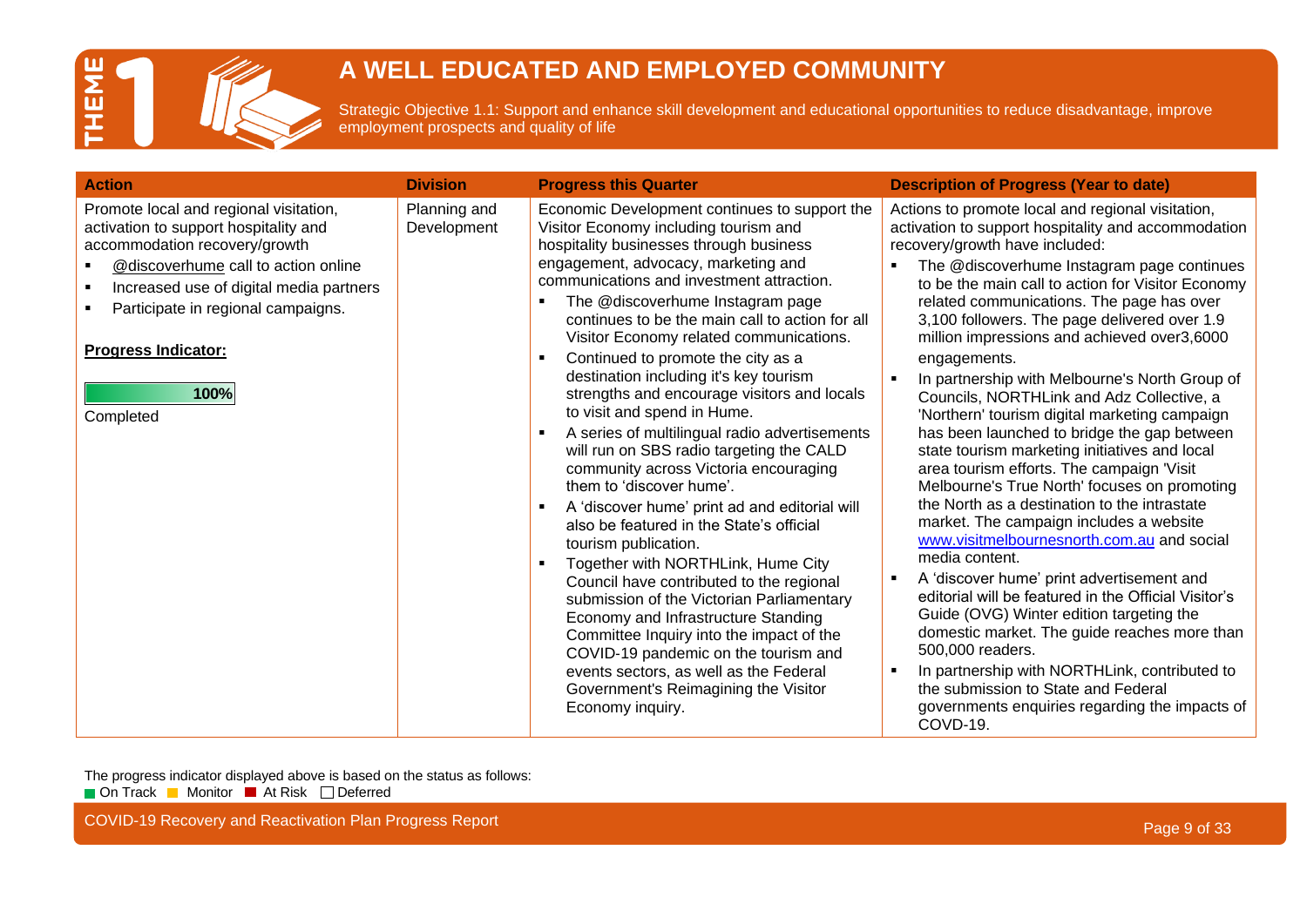

Strategic Objective 1.1: Support and enhance skill development and educational opportunities to reduce disadvantage, improve employment prospects and quality of life

| Statutory Planning Officers, including the Major<br>Facilitate planning permits from businesses<br>Planning and<br>Actions to facilitate planning permits from businesses<br>Projects and Investment Planner, continue to<br>to help stimulate the construction sector.<br>to help stimulate the construction sector have<br>Development<br>work closely with Council's Economic<br>included:<br>Development Department to facilitate planning<br>Utilisation of a dedicated resource within<br>$\blacksquare$<br><b>Progress Indicator:</b><br>outcomes for key businesses in<br>Statutory Planning to facilitate planning permits<br>Hume. Officers provide a high level of<br>for major businesses in Hume. The position acts<br>100%<br>assistance to businesses to streamline their<br>as a point of contact and has helped streamline<br>experience with gaining relevant planning<br>Completed<br>the planning process, delivering efficiencies and | <b>Action</b> | <b>Division</b> | <b>Progress this Quarter</b>         | <b>Description of Progress (Year to date)</b> |
|------------------------------------------------------------------------------------------------------------------------------------------------------------------------------------------------------------------------------------------------------------------------------------------------------------------------------------------------------------------------------------------------------------------------------------------------------------------------------------------------------------------------------------------------------------------------------------------------------------------------------------------------------------------------------------------------------------------------------------------------------------------------------------------------------------------------------------------------------------------------------------------------------------------------------------------------------------|---------------|-----------------|--------------------------------------|-----------------------------------------------|
| allows these businesses to establish and/or<br>manner.<br>adapt to rapidly changing conditions resulting<br>Ongoing improvement projects within the<br>$\blacksquare$<br>from the COVID-19 pandemic and associated<br>Statutory Planning team to streamline the<br>operating requirements.<br>approvals process and reduce administrative<br>delays in the issuing of planning permits and<br>associated approvals. This has reduced<br>processing times and improved communication<br>with customers, simplifying the approvals<br>process for businesses and general customers.                                                                                                                                                                                                                                                                                                                                                                          |               |                 | advice and statutory approvals which | ensuring permits are assessed in a timely     |

The progress indicator displayed above is based on the status as follows: On Track Monitor At Risk Deferred

COVID-19 Recovery and Reactivation Plan Progress Report **Page 10** of 33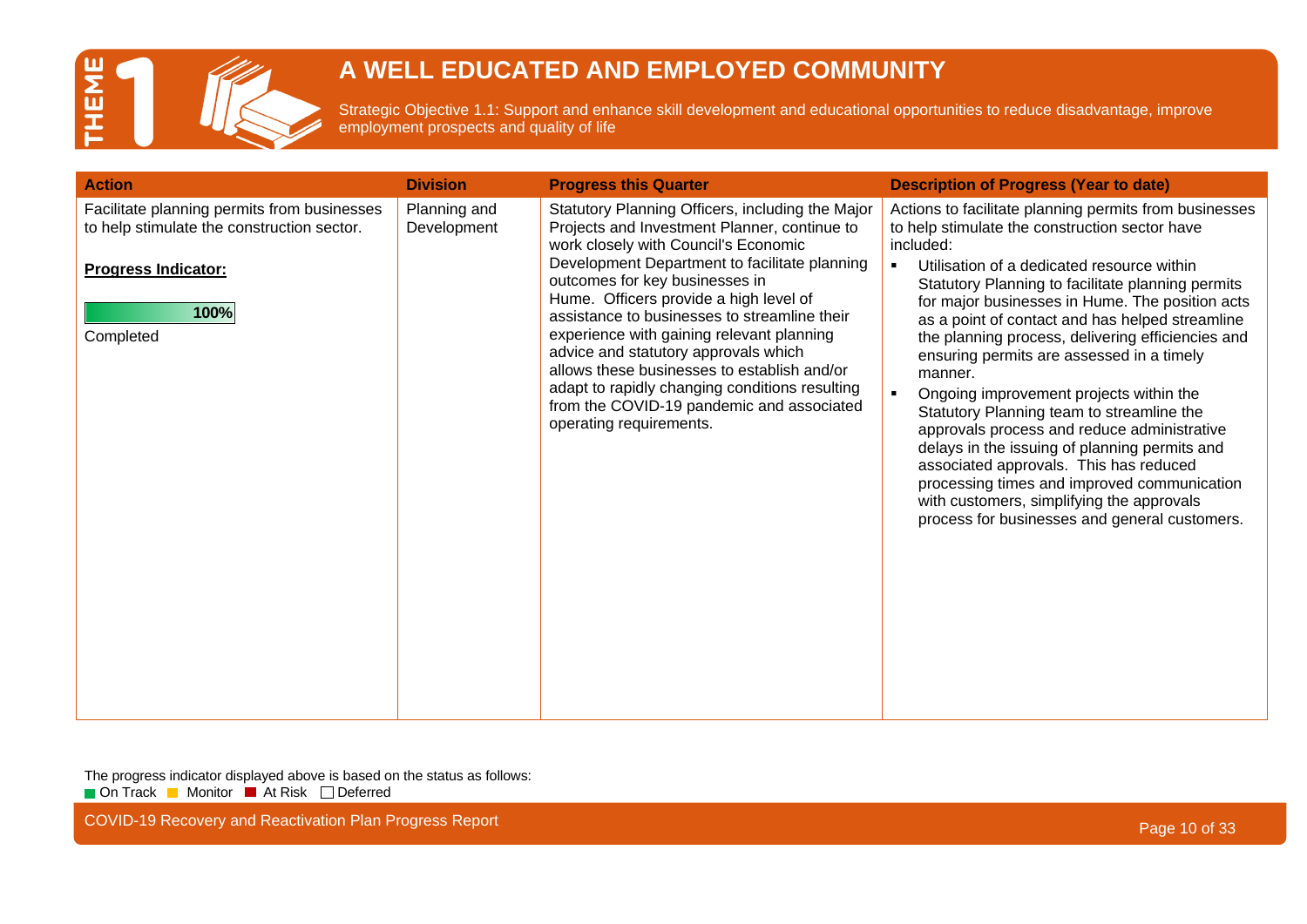

Strategic Objective 1.1: Support and enhance skill development and educational opportunities to reduce disadvantage, improve employment prospects and quality of life

| <b>Action</b>                                                                                                                                         | <b>Division</b>              | <b>Progress this Quarter</b>                                                                                                                                                                                                                                                                                                                                                                                                                                                                                                                                                                                                                                                                                                                                                                                                                                                                                                                                                                                                                                                                                                           | <b>Description of Progress (Year to date)</b>                                                                                                                                                                                                                                                                                                                                                                                                                                                                                                                                           |
|-------------------------------------------------------------------------------------------------------------------------------------------------------|------------------------------|----------------------------------------------------------------------------------------------------------------------------------------------------------------------------------------------------------------------------------------------------------------------------------------------------------------------------------------------------------------------------------------------------------------------------------------------------------------------------------------------------------------------------------------------------------------------------------------------------------------------------------------------------------------------------------------------------------------------------------------------------------------------------------------------------------------------------------------------------------------------------------------------------------------------------------------------------------------------------------------------------------------------------------------------------------------------------------------------------------------------------------------|-----------------------------------------------------------------------------------------------------------------------------------------------------------------------------------------------------------------------------------------------------------------------------------------------------------------------------------------------------------------------------------------------------------------------------------------------------------------------------------------------------------------------------------------------------------------------------------------|
| Support volunteer organisations to adapt to<br>COVID-normal practices and re-engage<br>volunteers.<br><b>Progress Indicator:</b><br>100%<br>Completed | Community<br><b>Services</b> | The Re- energise, Re-activate, Re-connect<br>COVID training and support package was<br>delivered over a five week period with online<br>and face to face workshops offered during<br>April - May 2021. The program was<br>facilitated by industry experts in<br>their perspective fields. Topics included:<br>Volunteer program management (two<br>sessions)<br>Digital adaption<br>Accidental Counsellor Human design<br>thinking framework.<br>The training program was well received by<br>participants from various organisations in the<br>areas of health, refugee settlement,<br>community development and children's charity.<br>An evaluation survey prepared by<br>Council was distributed to participants.<br>The summary report highlighted<br>that the training program received a net<br>promoter score of 28.6 which indicates that<br>participants had a good experience during the<br>training program. The feedback reiterated the<br>positive experience participants had during the<br>training and stated that communications,<br>managing and engaging volunteers were key<br>skills learned during the program. | To support volunteer organisations, adapt to COVID-<br>normal practices and re-engage volunteers, Hume<br>Volunteer Gateway has developed a training and<br>support package 'Re-energise, Re-activate, Re-<br>Connect' for community organisations who engage<br>volunteers. The training and support package<br>combines toolkits with a suite of practical units that<br>aim to empower volunteering organisations to<br>manage recovery, strengthen volunteering<br>management skills and program adaption. Planning<br>for online sessions were delivered in April and May<br>2021. |

The progress indicator displayed above is based on the status as follows: On Track Monitor At Risk Deferred

COVID-19 Recovery and Reactivation Plan Progress Report **Page 11 of 33** COVID-19 Recovery and Reactivation Plan Progress Report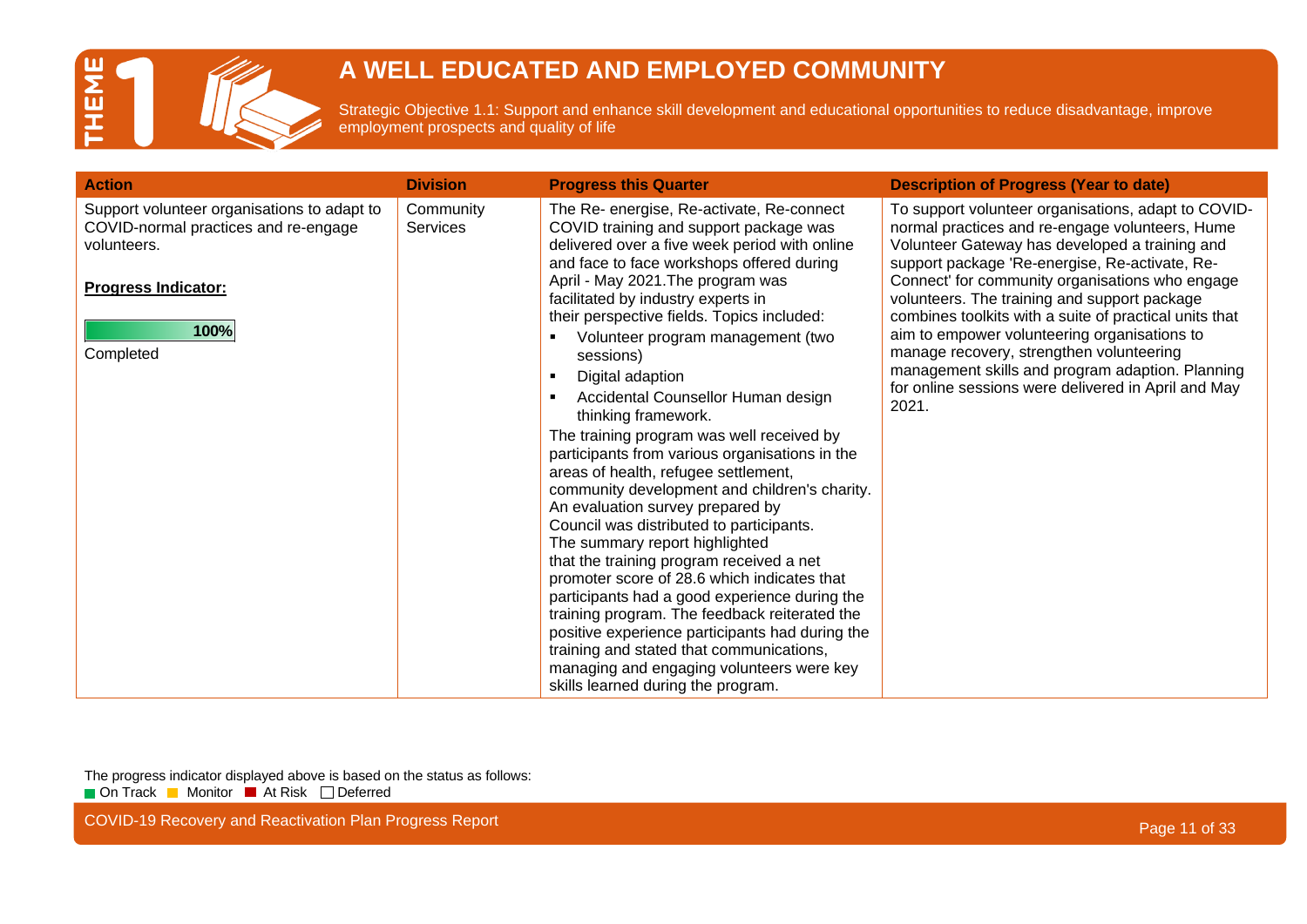

Strategic Objective 2.1: Foster a community which is active and healthy

| <b>Action</b>                                                                                                                                                        | <b>Division</b>              | <b>Progress this Quarter</b>                                                                                                                                                                     | <b>Description of Progress (Year to date)</b>                                                                                                                                                                                                                                                                                                                                                                                                    |
|----------------------------------------------------------------------------------------------------------------------------------------------------------------------|------------------------------|--------------------------------------------------------------------------------------------------------------------------------------------------------------------------------------------------|--------------------------------------------------------------------------------------------------------------------------------------------------------------------------------------------------------------------------------------------------------------------------------------------------------------------------------------------------------------------------------------------------------------------------------------------------|
| Deliver in person and online mental health,<br>mindfulness and resilience workshops<br>(delivered in community languages) to<br>women and multicultural communities. | Community<br><b>Services</b> | Wellbeing topics have been incorporated in<br>school-based Hubs.<br>Recovery activities are also being planned to<br>foster social connection, which is important for                            | Hubs have been offering a wide range of activities to<br>break social isolation, support mental health and<br>propose engaging and fun activities. The following<br>proposed activities include:                                                                                                                                                                                                                                                 |
| <b>Progress Indicator:</b><br>100%<br>Completed                                                                                                                      |                              | mental health.<br>In May 60 women and 12 children enjoyed the<br>Islamic Museum of Australia tour and lunch as<br>part of Hume Council's COVID-19 Recovery<br>and support program for residents. | Wellbeing topics have been incorporated in all the<br>art and craft activities by Hume's school-based<br>Hubs.<br>Recovery activities are also being planned to<br>foster social connection, which is important for<br>mental health.<br>The Harmony Week community event was held in<br>March 2021 with 340 bookings. This was one of<br>the first Council run in person events in 2021 and<br>initial feedback found it made participants feel |
|                                                                                                                                                                      |                              |                                                                                                                                                                                                  | 'happy' and 'connected'.<br>In May, Islamic Museum of Australia tour was<br>organised as part of COVID-19 Recovery and<br>support program.                                                                                                                                                                                                                                                                                                       |

The progress indicator displayed above is based on the status as follows: On Track Monitor At Risk Deferred

COVID-19 Recovery and Reactivation Plan Progress Report **Page 12 of 33** COVID-19 Recovery and Reactivation Plan Progress Report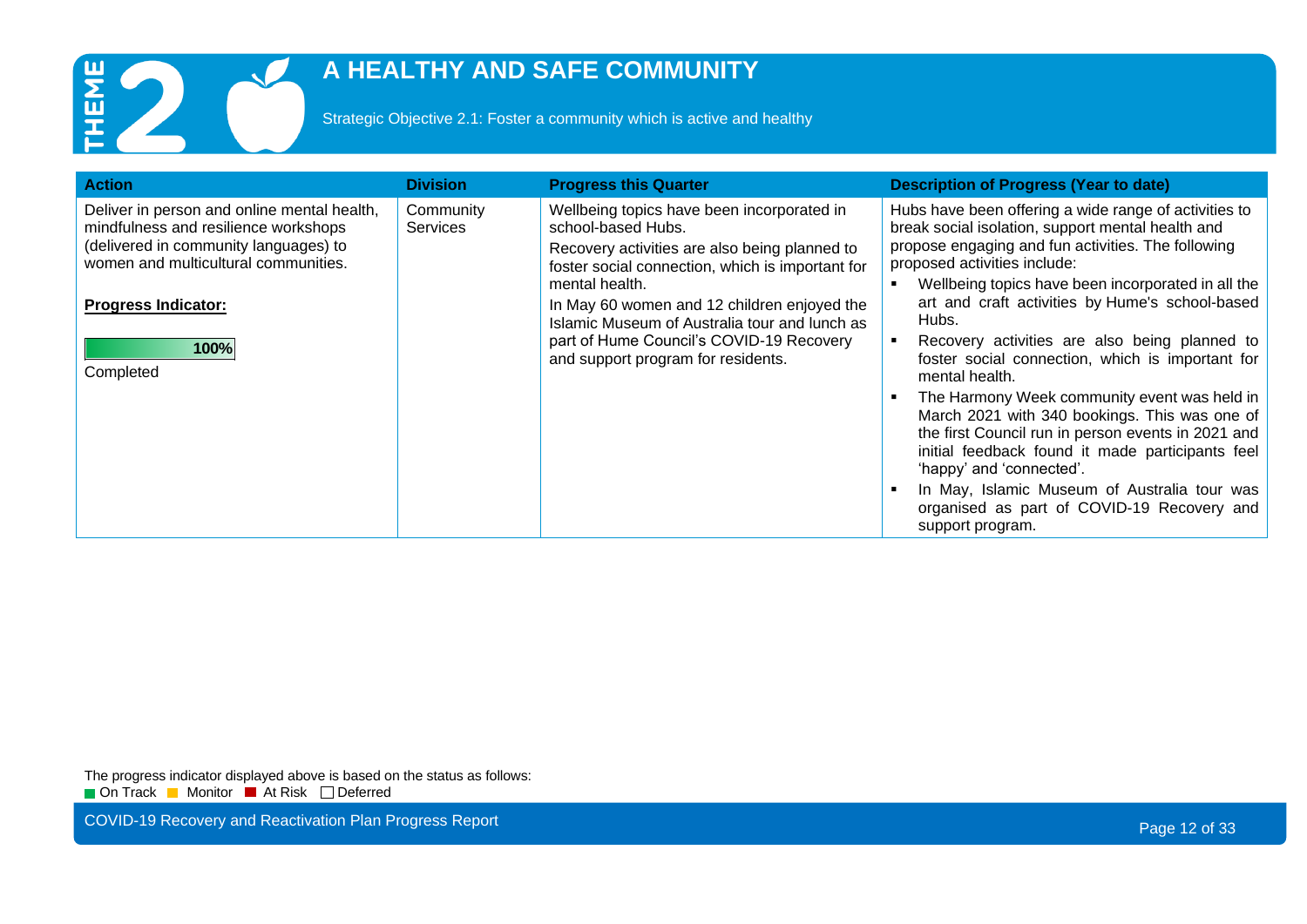

Strategic Objective 2.1: Foster a community which is active and healthy

| <b>Action</b>                                                                                                                                                                                                                                                                                                                                        | <b>Division</b>                                 | <b>Progress this Quarter</b>                                                                                                                                                                                                                                                                                                                                                                                                                                                                                                                        | <b>Description of Progress (Year to date)</b>                                                                                                                                                                                                                                                                                                                                           |
|------------------------------------------------------------------------------------------------------------------------------------------------------------------------------------------------------------------------------------------------------------------------------------------------------------------------------------------------------|-------------------------------------------------|-----------------------------------------------------------------------------------------------------------------------------------------------------------------------------------------------------------------------------------------------------------------------------------------------------------------------------------------------------------------------------------------------------------------------------------------------------------------------------------------------------------------------------------------------------|-----------------------------------------------------------------------------------------------------------------------------------------------------------------------------------------------------------------------------------------------------------------------------------------------------------------------------------------------------------------------------------------|
| Implement Round 2 of COVID-19 Community<br>Support Fund; providing direct grants to<br>agencies/organisations in Hume, supporting<br>their ability to provide essential services (food<br>relief), mental health programs and digital<br>access to vulnerable community members.<br><b>Progress Indicator:</b><br>75%<br><b>Significant Progress</b> | Community<br><b>Services</b>                    | Round 2 of the COVID-19 Community Support<br>Fund closed on Friday 25 June. 37<br>Expressions of Interest (EOI) were received.<br>Assessors met on 1 July - more EOIs have<br>been received than previous rounds, with a<br>high standard of applicants. Budgeted<br>allocation is \$160,000. Total request of funding<br>was \$673.870.                                                                                                                                                                                                            | Round 2 of the COVID-19 Community Support Fund<br>closed on Friday June 25. Assessment will take place<br>on 1 July, with funding to be distributed before<br>closure of EOFY (contracts will be sent 2 July).<br>Multicultural Support Fund received 25 EOIs in<br>December, while the Round 1 of the COVID-19<br>Community Support Fund back in received 16 EOIs<br>in May/June 2020. |
| Deliver free community-based physical<br>activity and social connection opportunities<br>for cohorts disproportionately impacted by<br>COVID-19, particularly women and young<br>people.<br><b>Progress Indicator:</b><br>75%<br><b>Significant Progress</b>                                                                                         | Community<br>Services,<br>Corporate<br>Services | Further research has been undertaken to<br>determine the impact of COVID-19 on physical<br>activity participation and how these impacts<br>have varied across different community<br>cohorts and groups. This has been used to<br>form the basis of the initiative.<br>In partnership with Council's Leisure Centre<br>and Sport Department, free physical activity<br>classes will be offered, along with opportunities<br>for community members who face barriers to<br>access due to disability, confidence, gender or<br>socio-economic status. | Council will deliver free physical activity/social<br>connection opportunities for Hume residents.<br>The program will place an emphasis on group<br>activities, which provides opportunities for<br>participants to build social connections while<br>engaged in physical activity.                                                                                                    |

The progress indicator displayed above is based on the status as follows: On Track Monitor At Risk Deferred

COVID-19 Recovery and Reactivation Plan Progress Report **Page 13 of 33** and 200 km and 200 km and 200 km and 200 km and 200 km and 200 km and 200 km and 200 km and 200 km and 200 km and 200 km and 200 km and 200 km and 200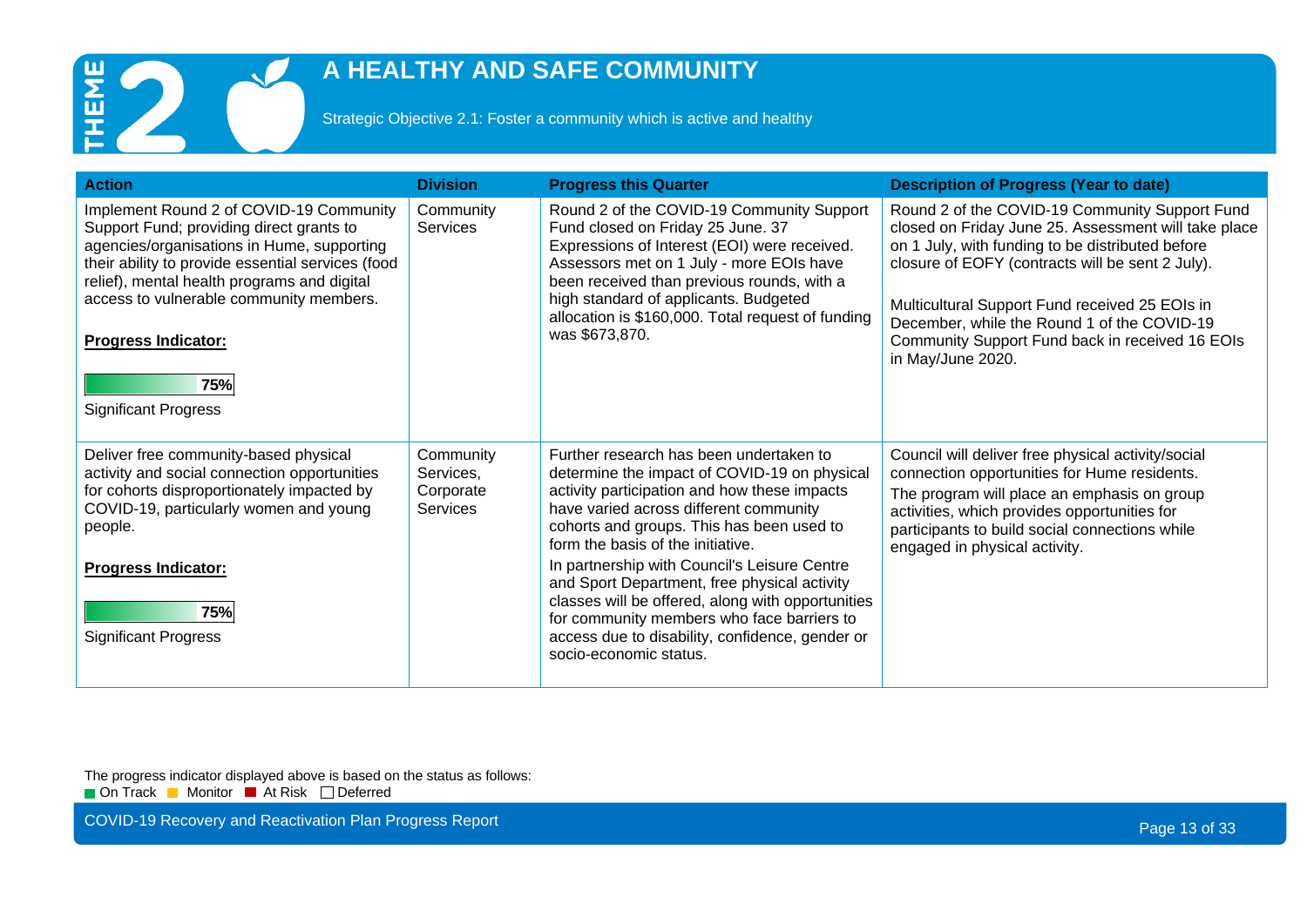

Strategic Objective 2.1: Foster a community which is active and healthy

| <b>Action</b>                                                                                                                                     | <b>Division</b>              | <b>Progress this Quarter</b>                                                                                                                                                                | <b>Description of Progress (Year to date)</b>                                                                                                                                                                                                   |
|---------------------------------------------------------------------------------------------------------------------------------------------------|------------------------------|---------------------------------------------------------------------------------------------------------------------------------------------------------------------------------------------|-------------------------------------------------------------------------------------------------------------------------------------------------------------------------------------------------------------------------------------------------|
| Deliver in person and/or online multicultural<br>community cooking classes which promote<br>culturally appropriate healthy eating on a<br>budget. | Community<br><b>Services</b> | Council has partnered with OzHarvest to<br>deliver a healthy and affordable cooking<br>program for residents. This program will<br>include:<br>A six-week guided workshop series            | The successful provider has been appointed and<br>activities will include:<br>In-person, multi-week cooking program seeking<br>to support individuals impacted by food<br>insecurity.                                                           |
| <b>Progress Indicator:</b><br>75%<br><b>Significant Progress</b>                                                                                  |                              | Pop-up cooking demonstrations across the<br>municipality<br>Online information, videos and resources<br>to support healthy cooking at home.<br>These activities will commence in July 2021. | One-off food demonstrations (aligned with the<br>theme - healthy eating on a budget) offered<br>online and in-person.<br>A diversity lens will be applied to the work, to ensure<br>it is accessible to Hume's culturally diverse<br>community. |

The progress indicator displayed above is based on the status as follows: On Track Monitor At Risk Deferred

COVID-19 Recovery and Reactivation Plan Progress Report **Page 14 of 33** COVID-19 Recovery and Reactivation Plan Progress Report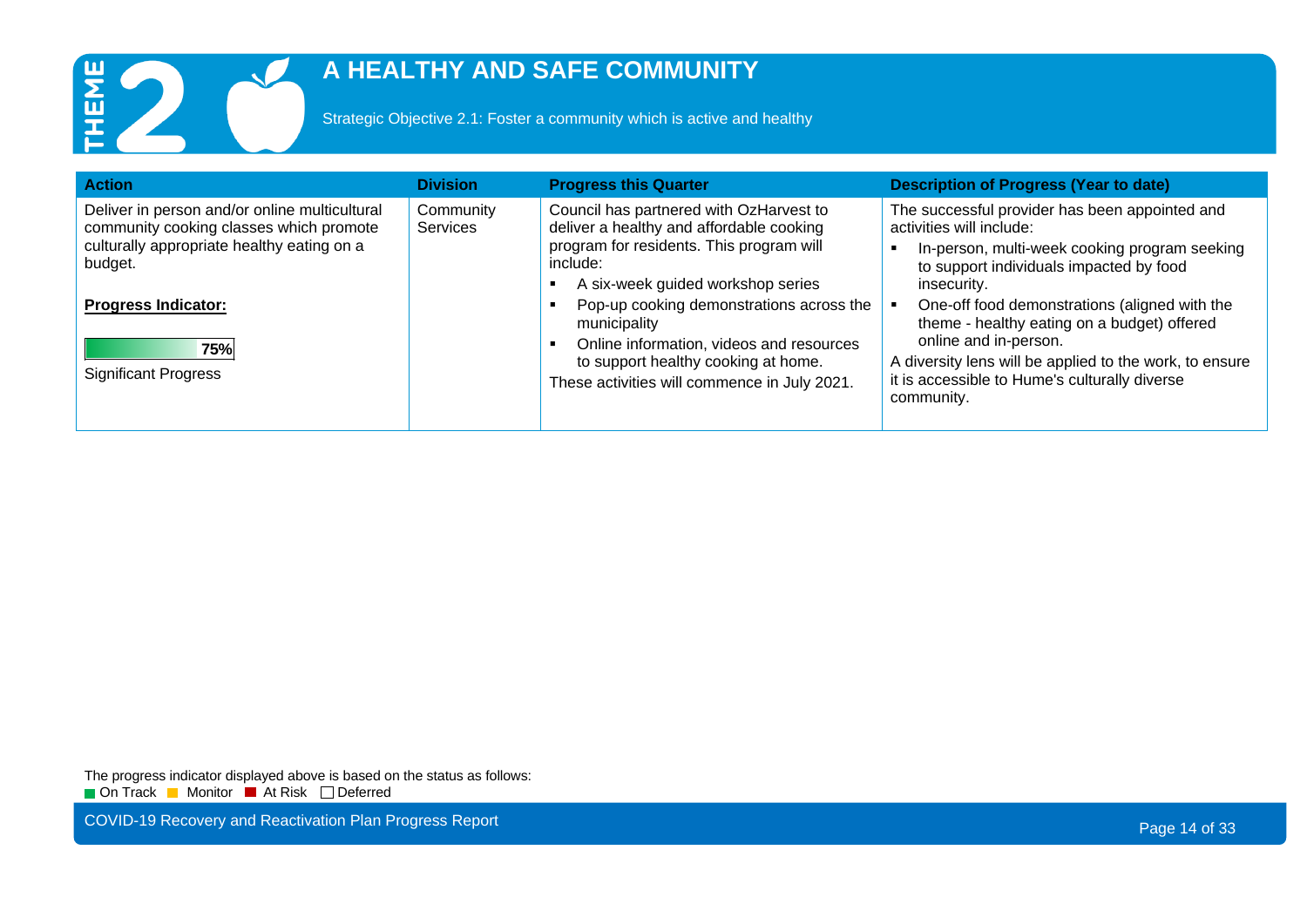

Strategic Objective 2.1: Foster a community which is active and healthy

| <b>Action</b>                                                                                                                                       | <b>Division</b>              | <b>Progress this Quarter</b>                                                                                                                                                                                   | <b>Description of Progress (Year to date)</b>                                                                                                                                                                                                                                       |
|-----------------------------------------------------------------------------------------------------------------------------------------------------|------------------------------|----------------------------------------------------------------------------------------------------------------------------------------------------------------------------------------------------------------|-------------------------------------------------------------------------------------------------------------------------------------------------------------------------------------------------------------------------------------------------------------------------------------|
| Plan and deliver a COVID-19 mass<br>immunisation program for Hume City<br>residents when a vaccine becomes available.<br><b>Progress Indicator:</b> | Community<br><b>Services</b> | Council continues to support the roll-out of<br>COVID-19 vaccination at the local level. This<br>has included:<br>The activations of a pop-up COVID-19<br>vaccination site at Town Hall<br><b>Broadmeadows</b> | Council continues to support the roll-out of COVID-19<br>vaccination at the local level and working with<br>Department of Health and DPV to roll out the<br>vaccination program.<br>Council successfully secured a grant to deliver a<br>project focussed on communicating COVID-19 |
| 100%<br>Completed                                                                                                                                   |                              | Working with the Department of Health<br>and DPV Health to establish a long-term-<br>COVID vaccination site<br>Advocacy and information sharing with<br>State government on local access<br>challenges.        | vaccination information to culturally and linguistically<br>diverse groups.                                                                                                                                                                                                         |

The progress indicator displayed above is based on the status as follows: On Track Monitor At Risk Deferred

COVID-19 Recovery and Reactivation Plan Progress Report **Page 15 of 33** COVID-19 Recovery and Reactivation Plan Progress Report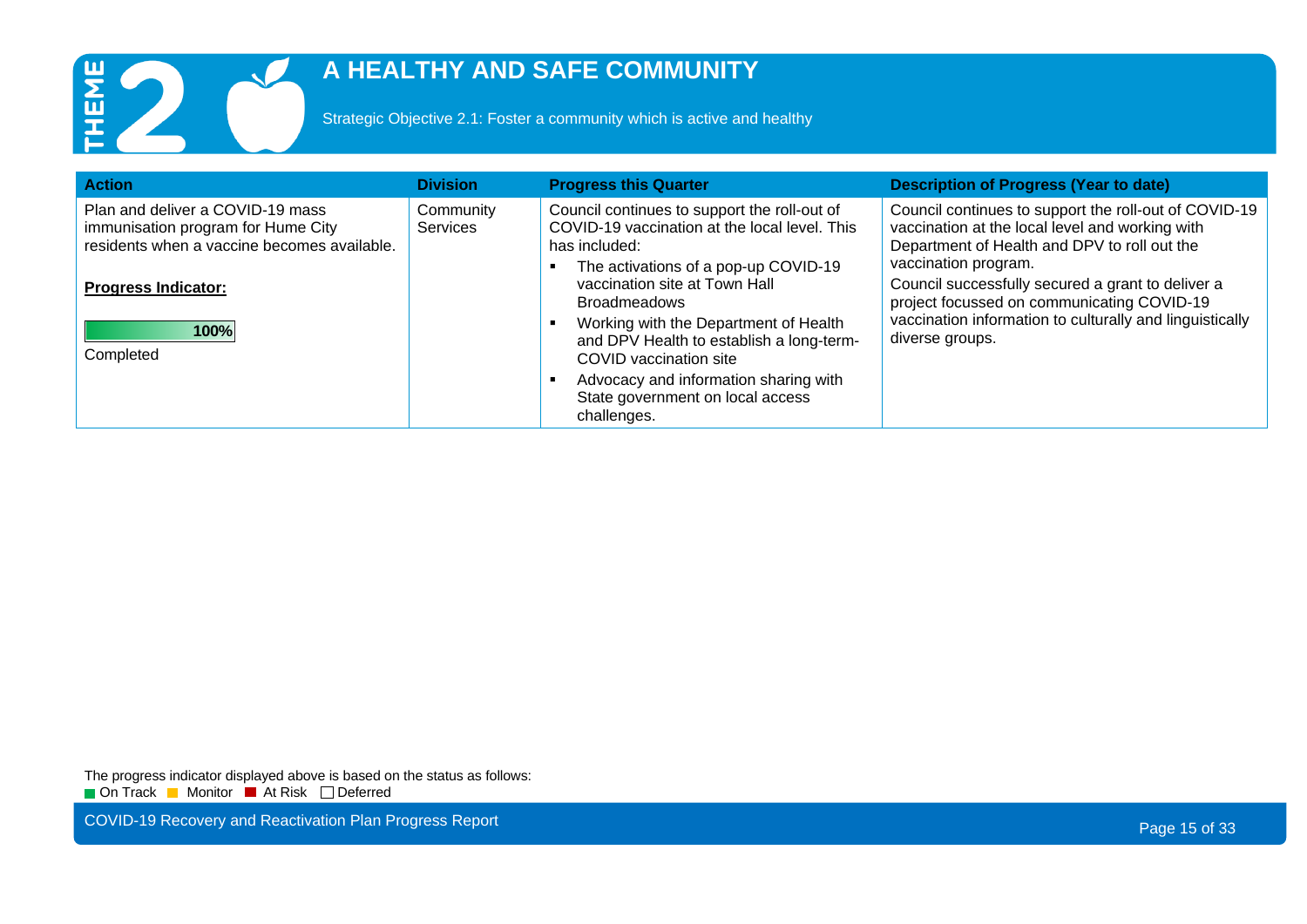

Strategic Objective 2.1: Foster a community which is active and healthy

| <b>Action</b>                                                                                                                                                                                                                                                                                                                                                                                         | <b>Division</b>                               | <b>Progress this Quarter</b>                                                                                                                                                                                                                                                                                                    | <b>Description of Progress (Year to date)</b>                                                                                                                                                                                                                                                                                                   |
|-------------------------------------------------------------------------------------------------------------------------------------------------------------------------------------------------------------------------------------------------------------------------------------------------------------------------------------------------------------------------------------------------------|-----------------------------------------------|---------------------------------------------------------------------------------------------------------------------------------------------------------------------------------------------------------------------------------------------------------------------------------------------------------------------------------|-------------------------------------------------------------------------------------------------------------------------------------------------------------------------------------------------------------------------------------------------------------------------------------------------------------------------------------------------|
| Provide free:<br>seedlings, compost to enable<br>$\blacksquare$<br>residents to grow food at home,<br>important for both physical and<br>mental health.<br>native plants to residents, important<br>$\blacksquare$<br>for connection to nature in the home<br>providing mental health support.<br>in-home assistance to set up home<br>gardens.<br><b>Progress Indicator:</b><br>25%<br>Some Progress | Sustainable<br>Infrastructure<br>and Services | The native plant component is being integrated<br>through enhancement of the Gardens for<br>Wildlife program.<br>Delivery of food growing, composting and in-<br>home assistance programs are in the planning<br>stage, following commencement of the new<br>Sustainable Engagement Officer who will<br>coordinate these works. | Native plants have included in the 'Gardens for<br>Wildlife' (GFW) Program. GFW was started in<br>early 2021 through promotions to generate interest<br>and recruit community volunteers to be Garden<br>Guides. Gardens for Wildlife will launch in Sunbury<br>on 17 July 2021. This was postponed from<br>June 2020 due to COVID-19 lockdown. |

The progress indicator displayed above is based on the status as follows: On Track Monitor At Risk Deferred

COVID-19 Recovery and Reactivation Plan Progress Report **Page 16 of 33** COVID-19 Recovery and Reactivation Plan Progress Report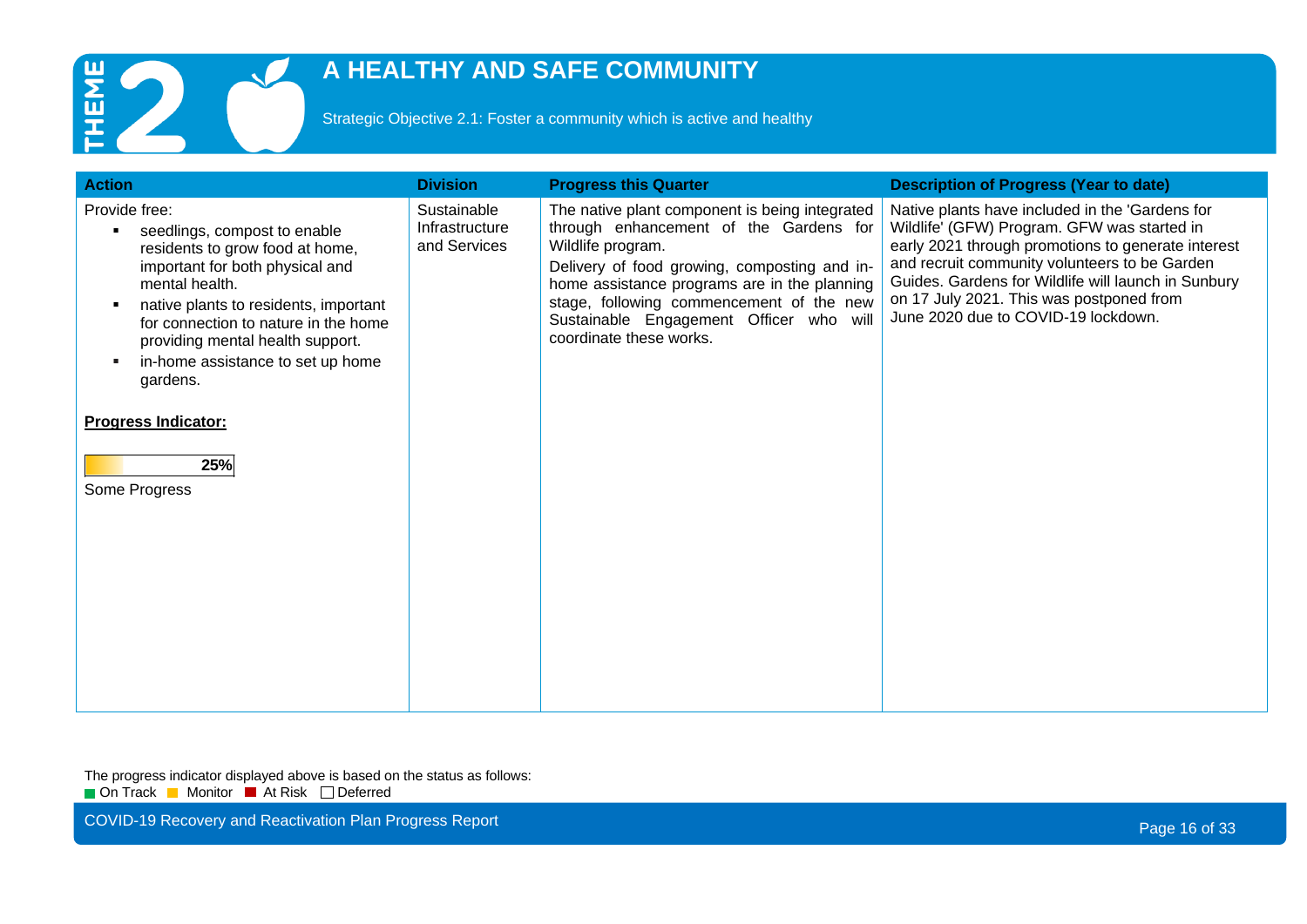

Strategic Objective 2.1: Foster a community which is active and healthy

| <b>Action</b>                                                                                                                                                                                                                                     | <b>Division</b>                               | <b>Progress this Quarter</b>                                                                                                                                                                                                                                                                                                                                                                                                                                                                                                                                                                                                                                                                                                      | <b>Description of Progress (Year to date)</b>                                                                                                                                                                                                                                                                                                                |
|---------------------------------------------------------------------------------------------------------------------------------------------------------------------------------------------------------------------------------------------------|-----------------------------------------------|-----------------------------------------------------------------------------------------------------------------------------------------------------------------------------------------------------------------------------------------------------------------------------------------------------------------------------------------------------------------------------------------------------------------------------------------------------------------------------------------------------------------------------------------------------------------------------------------------------------------------------------------------------------------------------------------------------------------------------------|--------------------------------------------------------------------------------------------------------------------------------------------------------------------------------------------------------------------------------------------------------------------------------------------------------------------------------------------------------------|
| Energy Savvy program targeting financially<br>vulnerable households to conduct energy<br>efficiency home upgrades to improve thermal<br>comfort, physical health and reduce bill<br>stress.<br><b>Progress Indicator:</b><br>25%<br>Some Progress | Sustainable<br>Infrastructure<br>and Services | Promotion of the Energy Savvy Upgrades<br>program has commenced via a variety of<br>Council channels including Home Care and<br><b>Community Strengthening. Communications</b><br>materials have been developed, including a<br>flyer and a letter signed by the Mayor that was<br>sent to concession rates households with roofs<br>not suitable for solar.<br>While this has generated numerous enquiries,<br>the take-up by Hume residents has been low<br>to date (15 assessments and 3 upgrades) due<br>to financial barriers to participation. The<br>agreement with the Department of<br>Environment, Land, Water and Planning has<br>been re-negotiated to reduce the financial<br>contribution required by residents and | Council promotion of the Energy Savvy Upgrades<br>program commenced. The Council and Victorian<br>Government Department of Environment, Land,<br>Water and Planning funded program will target 162<br>financially vulnerable households to conduct energy<br>efficiency home upgrades to improve thermal<br>comfort, physical health and reduce bill stress. |
|                                                                                                                                                                                                                                                   |                                               | promotions will now recommence.                                                                                                                                                                                                                                                                                                                                                                                                                                                                                                                                                                                                                                                                                                   |                                                                                                                                                                                                                                                                                                                                                              |

The progress indicator displayed above is based on the status as follows: On Track Monitor At Risk Deferred

COVID-19 Recovery and Reactivation Plan Progress Report **Page 17 of 33** COVID-19 Recovery and Reactivation Plan Progress Report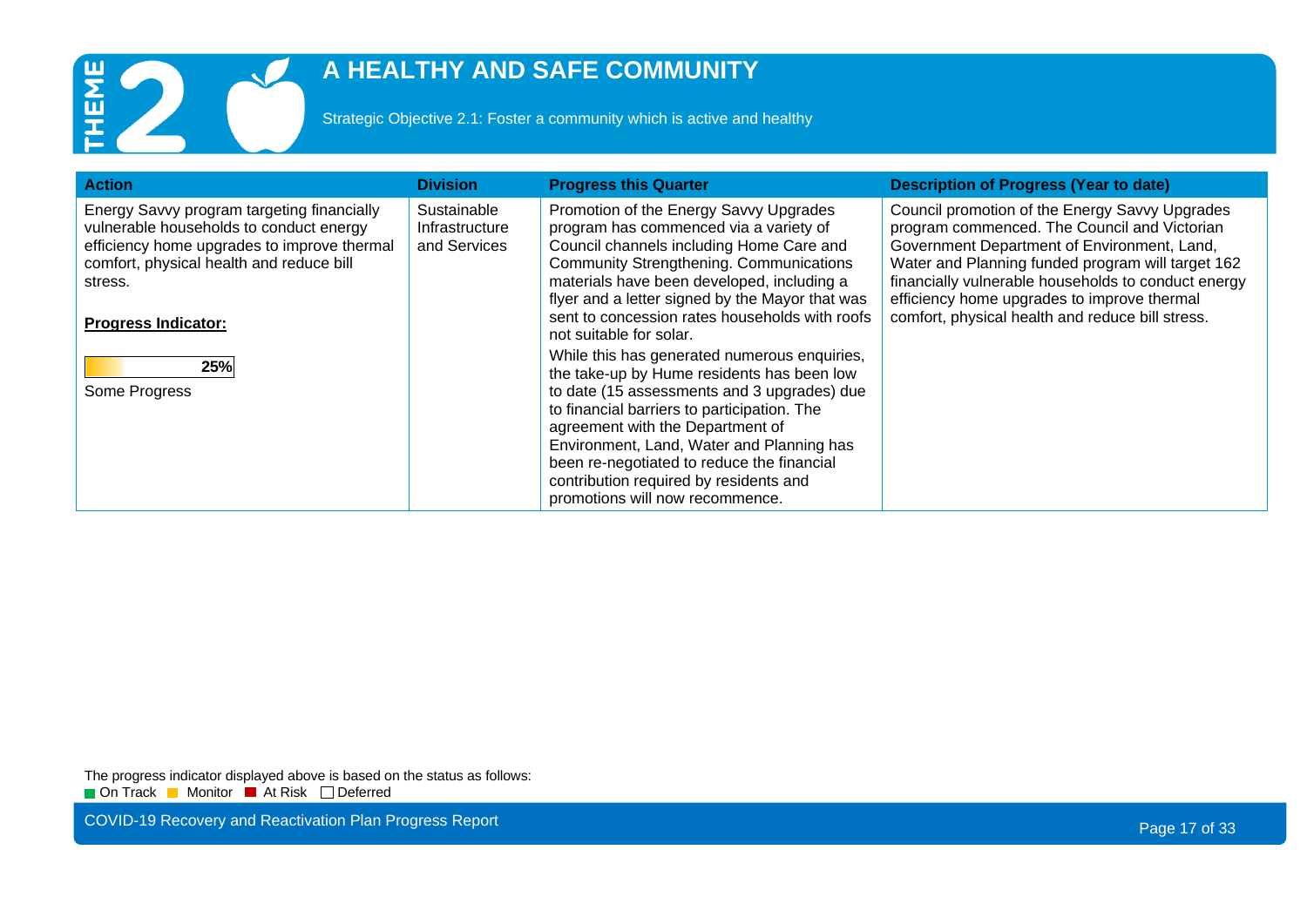

Strategic Objective 2.1: Foster a community which is active and healthy

| <b>Action</b>                                                                                                                                                              | <b>Division</b>              | <b>Progress this Quarter</b>                                                                                                                             | <b>Description of Progress (Year to date)</b>                                                                                                                                               |
|----------------------------------------------------------------------------------------------------------------------------------------------------------------------------|------------------------------|----------------------------------------------------------------------------------------------------------------------------------------------------------|---------------------------------------------------------------------------------------------------------------------------------------------------------------------------------------------|
| Grants of up to \$20,000 to support clubs to<br>meet their administrative and offset service<br>utility service costs (and encouraging passing<br>on savings to families). | Corporate<br><b>Services</b> | The second round of payment to support clubs<br>to meet their administrative and offset service<br>utility service costs was updated in Quarter<br>four. | Payments made under this grant are based on<br>Hume club size and/or number of teams. The first<br>payment was made in 2020 and the second round<br>of payment was updated in Quarter four. |
| <b>Progress Indicator:</b>                                                                                                                                                 |                              |                                                                                                                                                          |                                                                                                                                                                                             |
| 100%<br>Completed                                                                                                                                                          |                              |                                                                                                                                                          |                                                                                                                                                                                             |
| Grants of up to \$5,000 to support sporting<br>clubs to remain viable and operating post-<br>COVID.                                                                        | Corporate<br><b>Services</b> | Report regarding allocation process will be<br>presented to Council in August 2021.                                                                      | The grant program commenced and report<br>regarding allocation process will be presented to<br>Council in August 2021.                                                                      |
| <b>Progress Indicator:</b>                                                                                                                                                 |                              |                                                                                                                                                          |                                                                                                                                                                                             |
| 75%<br><b>Significant Progress</b>                                                                                                                                         |                              |                                                                                                                                                          |                                                                                                                                                                                             |

The progress indicator displayed above is based on the status as follows: On Track Monitor At Risk Deferred

COVID-19 Recovery and Reactivation Plan Progress Report **Page 18 of 33** COVID-19 Recovery and Reactivation Plan Progress Report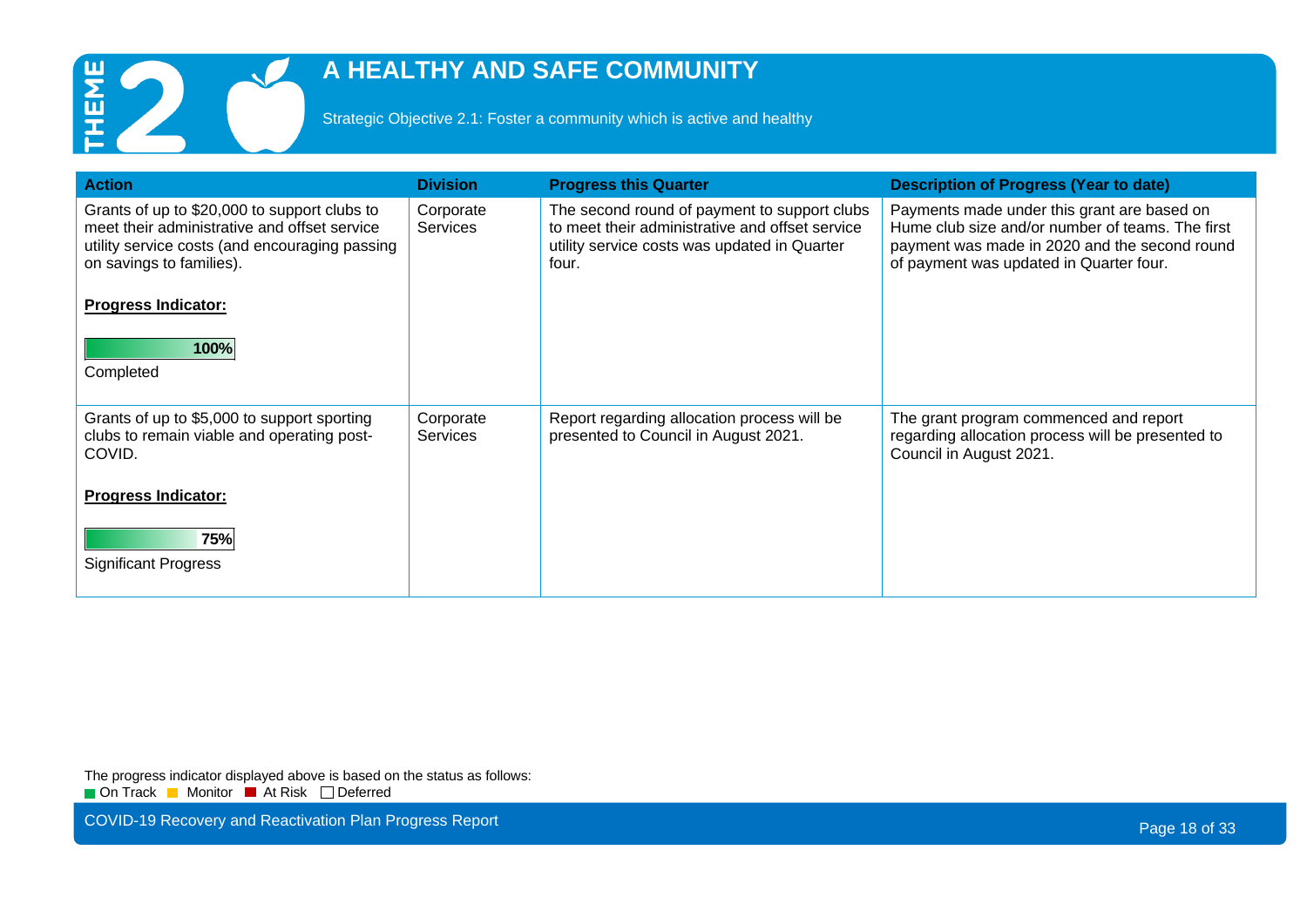

Strategic Objective 2.1: Foster a community which is active and healthy

| <b>Action</b>                                                                                                                                                                                                                                                             | <b>Division</b>       | <b>Progress this Quarter</b>                                                                                                                                                                                                                                                                                                                                                                                                                                                                                                                                                                | <b>Description of Progress (Year to date)</b>                                                                                                                                                                                                                                                                                                                                                       |
|---------------------------------------------------------------------------------------------------------------------------------------------------------------------------------------------------------------------------------------------------------------------------|-----------------------|---------------------------------------------------------------------------------------------------------------------------------------------------------------------------------------------------------------------------------------------------------------------------------------------------------------------------------------------------------------------------------------------------------------------------------------------------------------------------------------------------------------------------------------------------------------------------------------------|-----------------------------------------------------------------------------------------------------------------------------------------------------------------------------------------------------------------------------------------------------------------------------------------------------------------------------------------------------------------------------------------------------|
| Establish a Health and Community Wellbeing<br>mobile visiting service to deliver Maternal and<br>Child Health, Aged Care and Immunisation<br>outreach services for residents in areas with<br>limited services access.<br><b>Progress Indicator:</b><br>100%<br>Completed | Community<br>Services | Council expects to take receipt of the new<br>Health and Community Wellbeing Vehicle in<br>July 2021.<br>The new service will be launched, in line with<br>Council's developed strategy.                                                                                                                                                                                                                                                                                                                                                                                                    | Fit-out works for the Health and Community<br>Wellbeing mobile service are nearing completion,<br>with the vehicle expected to be delivered to Council<br>in July 2021. The mobile service will include a<br>consulting space for staff and families, vaccine<br>storage capabilities and comprehensive information<br>and resources about local services. A launch strategy<br>has been developed. |
| In partnership with organisations such as the<br>Waterwell Foundation, enhance health<br>literacy of Hume residents by delivering<br>resources and information sessions in<br>community languages.<br><b>Progress Indicator:</b><br>75%<br><b>Significant Progress</b>    | Community<br>Services | Hume City Council has successfully secured a<br>grant to deliver a project focussed on COVID-<br>19 vaccination information/communication for<br>culturally and linguistically diverse groups.<br>This grant funding has enabled Council to<br>establish a project team comprising:<br>A Project Manager<br>٠<br>Clinical Lead (Nurse Immuniser)<br>3 X Bicultural Workers<br>This team will oversee the delivery of targeted<br>community education and information<br>sessions, and the development and<br>dissemination of information products and<br>resources in community languages. | Council has successfully secured a grant to deliver a<br>project focussed on COVID-19 vaccination<br>information for culturally and linguistically diverse<br>groups.<br>This will enhance health literacy of Hume residents<br>by delivering resources and information sessions in<br>community languages.                                                                                         |

The progress indicator displayed above is based on the status as follows:

On Track Monitor At Risk Deferred

COVID-19 Recovery and Reactivation Plan Progress Report **Page 19 of 33** COVID-19 Recovery and Reactivation Plan Progress Report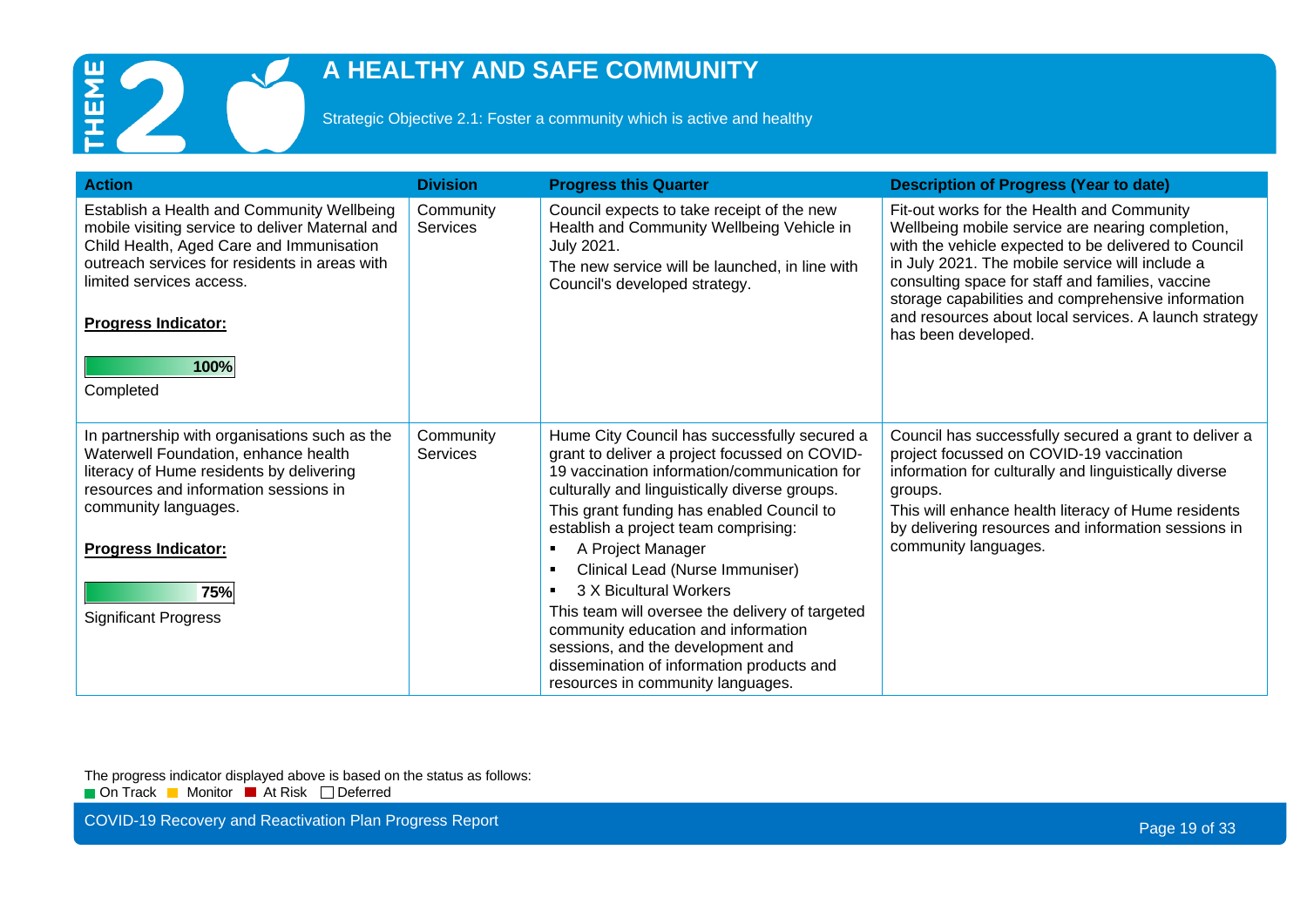

Strategic Objective 3.1 Foster socially connected and supported communities.

| <b>Action</b>                                                                                                                                                         | <b>Division</b>              | <b>Progress this Quarter</b>                                                                                                                                                                                                                                                                                                                                                                                                                                                                                                                                                                                                                                                                                | <b>Description of Progress (Year to date)</b>                                                                                                                                                                                                                                                                                                                                                                                                                                                                                                                                                                                                                                                                                                                                                                                                                                                                                                           |
|-----------------------------------------------------------------------------------------------------------------------------------------------------------------------|------------------------------|-------------------------------------------------------------------------------------------------------------------------------------------------------------------------------------------------------------------------------------------------------------------------------------------------------------------------------------------------------------------------------------------------------------------------------------------------------------------------------------------------------------------------------------------------------------------------------------------------------------------------------------------------------------------------------------------------------------|---------------------------------------------------------------------------------------------------------------------------------------------------------------------------------------------------------------------------------------------------------------------------------------------------------------------------------------------------------------------------------------------------------------------------------------------------------------------------------------------------------------------------------------------------------------------------------------------------------------------------------------------------------------------------------------------------------------------------------------------------------------------------------------------------------------------------------------------------------------------------------------------------------------------------------------------------------|
| Empower communities to manage and lead<br>their own recovery by facilitating place-based<br>activities and events.<br><b>Progress Indicator:</b><br>100%<br>Completed | Community<br><b>Services</b> | During the quarter, Let's Connect Community<br>Event held in partnership with a team of<br>stakeholders including Meadows Primary<br>School, Anglicare Victoria, DPV Health,<br>Brotherhood of St. Laurence, Communities<br>for Children Hume, and Hume's Safety<br>Officer<br>Other activities/events held at various<br><b>Community Centres include:</b><br>Bring your bills day<br>Aitken Hill 2nd birthday held<br>$\blacksquare$<br>Weekly 'Drop in for a cuppa' sessions<br>$\blacksquare$<br>Mother's Day Morning Tea<br>$\blacksquare$<br>Evening Open Dance Meditation<br>п<br><b>Stay Safe Online</b><br>п<br>Coffee with a Cop<br>$\blacksquare$<br>Greenvale West Community Event Open<br>Day. | Place-based activities and events undertaken have<br>included:<br>Community members co-designed and<br>participated in event planning for Harmony Week,<br>which was held at Town Hall Broadmeadows on<br>19 March 2021.<br>Roxburgh Park Homestead Celebrated 21 years<br>of Service to the Community in March 2021, with<br>178 community members in attendance.<br>Reactivation activities included Harmony Day<br>celebrations at Newbury and Aitken Hill<br><b>Community Centres.</b><br>Let's Connect Community Event held in<br>partnership with various stakeholders.<br>Other place -based activities included<br>Community Coffee with a Cop, Bring Your Bills<br>Day, Road to Recovery Event, Easter<br>Community Morning Tea Celebration, meet your<br>local Northern Preschool Team and Meet<br>Representatives of Victoria Police, Mother's Day<br>Morning Tea, Evening Open Dance Meditation,<br>Stay Safe Online and Coffee with a Cop. |

The progress indicator displayed above is based on the status as follows: On Track Monitor At Risk Deferred

COVID-19 Recovery and Reactivation Plan Progress Report **Page 20 of 33** COVID-19 Recovery and Reactivation Plan Progress Report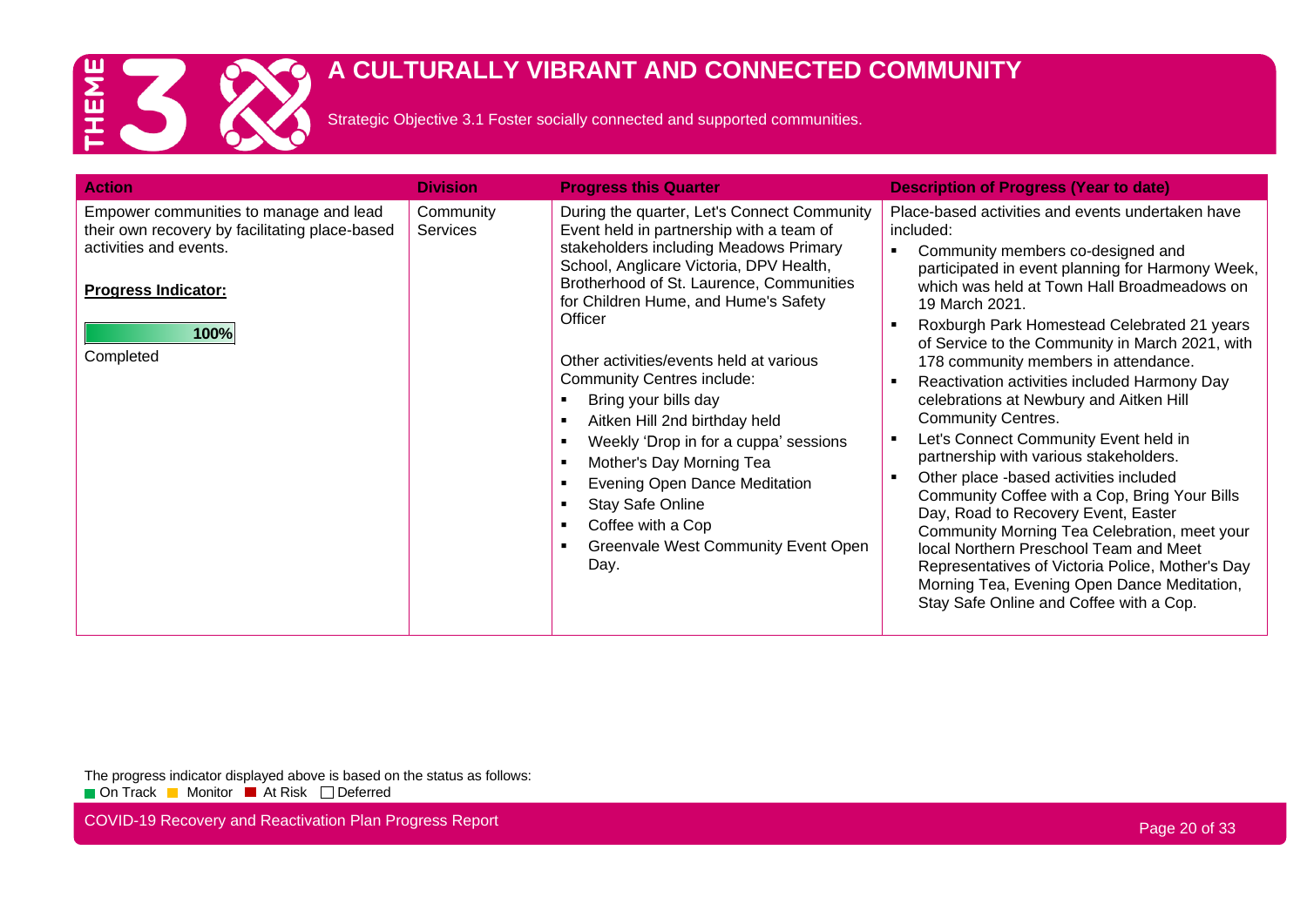

Strategic Objective 3.1 Foster socially connected and supported communities.

| <b>Action</b>                                                                                                                                                                                                                                                                                          | <b>Division</b>       | <b>Progress this Quarter</b>                                                                                                                                                                                                                                                                                                                                                                                                                                                                                                                                                                                                                                                                                                                                                                                                                                                                                                                                                                             | <b>Description of Progress (Year to date)</b>                                                                                                                                                                                                                                                                                                                                                                                                                                                                                                                                                                                                                                                                                     |
|--------------------------------------------------------------------------------------------------------------------------------------------------------------------------------------------------------------------------------------------------------------------------------------------------------|-----------------------|----------------------------------------------------------------------------------------------------------------------------------------------------------------------------------------------------------------------------------------------------------------------------------------------------------------------------------------------------------------------------------------------------------------------------------------------------------------------------------------------------------------------------------------------------------------------------------------------------------------------------------------------------------------------------------------------------------------------------------------------------------------------------------------------------------------------------------------------------------------------------------------------------------------------------------------------------------------------------------------------------------|-----------------------------------------------------------------------------------------------------------------------------------------------------------------------------------------------------------------------------------------------------------------------------------------------------------------------------------------------------------------------------------------------------------------------------------------------------------------------------------------------------------------------------------------------------------------------------------------------------------------------------------------------------------------------------------------------------------------------------------|
| Recognising the risks of family violence and<br>violence against women during COVID-19, in<br>partnership with Neighbourhood Houses and<br>Community Centres develop and deliver<br>targeted programs that support at-risk<br>community members.<br><b>Progress Indicator:</b><br>50%<br>Good Progress | Community<br>Services | Small grant application form developed and<br>distributed to Hume neighbourhood houses<br>inviting them to submit proposals for events/<br>activities that address family violence and<br>violence against women.<br>Delivery of place-based initiatives at the<br>community centres have been deferred:<br><b>Broadmeadows Community Hub</b><br>Respectful Relationships Training -<br>Partnership with DPV Health -<br>Scheduled for 30 April and deferred<br>until second Quarter 2021/22 due to<br>facilitator illness and insufficient numbers<br>to undertake at the time.<br>Man Box Sessions Preventing Violence<br>п<br>Against Women did not proceed.<br>Originally scheduled for 18 June - to be<br>reconsidered in later 2021 due to the<br>lockdown and dependant on community<br>interest.<br><b>Greenvale West Community Centre</b><br>п<br>Respectful Relationships Training - (in<br>partnership with DPV Health) Scheduled<br>for 2 June and deferred until second<br>quarter 2021/22. | Delivery of targeted programs that support at-risk<br>community members has included:<br>The Homestead Community and Learning<br>Centre's Women's Circle celebrated International<br>Women's Day on 8 March 2021 with a 'Let's Talk<br>Money Workshop' facilitated by Women's Health<br>in the North (WHIN). The Financial Rights and<br>Budgeting workshop was attended by fifteen<br>women and received positive feedback.<br>Small grant application form developed and<br>distributed to Hume neighbourhood houses.<br>Planning is currently underway for the delivery of<br>programs in 2021/22, including:<br>Man Box Sessions Preventing Violence Against<br>$\blacksquare$<br>Women<br>Respectful Relationships Training. |

The progress indicator displayed above is based on the status as follows: On Track Monitor At Risk Deferred

COVID-19 Recovery and Reactivation Plan Progress Report **Page 21 of 33** COVID-19 Recovery and Reactivation Plan Progress Report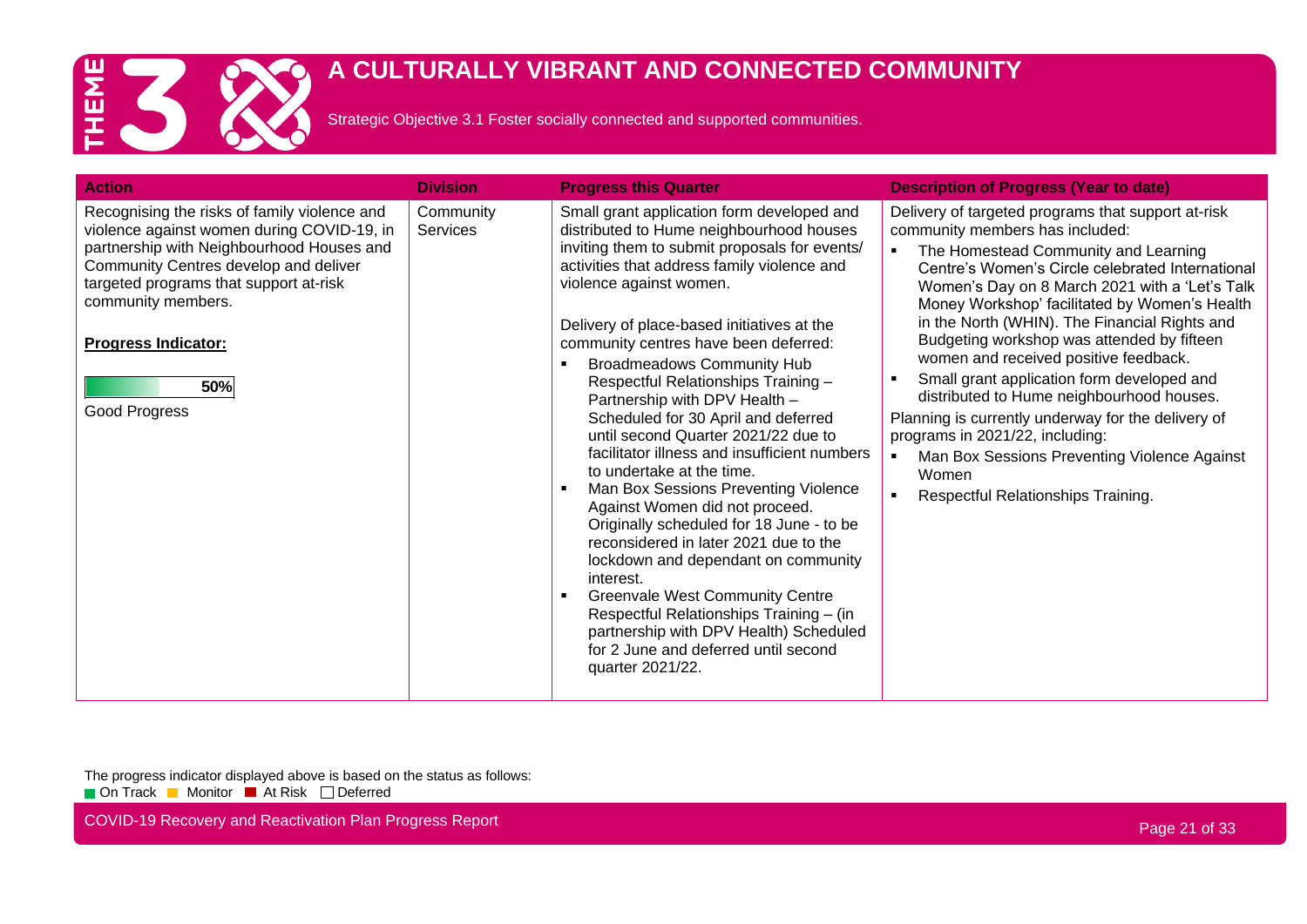

Strategic Objective 3.1 Foster socially connected and supported communities.

| <b>Action</b>                                                                                                                                                                                                                          | <b>Division</b>       | <b>Progress this Quarter</b>                                                                                                                                                                                                                                                                                                                                                                                                                                                                                                                                                                                                      | <b>Description of Progress (Year to date)</b>                                                                                                                                                                                                                                                                                                                                                                      |
|----------------------------------------------------------------------------------------------------------------------------------------------------------------------------------------------------------------------------------------|-----------------------|-----------------------------------------------------------------------------------------------------------------------------------------------------------------------------------------------------------------------------------------------------------------------------------------------------------------------------------------------------------------------------------------------------------------------------------------------------------------------------------------------------------------------------------------------------------------------------------------------------------------------------------|--------------------------------------------------------------------------------------------------------------------------------------------------------------------------------------------------------------------------------------------------------------------------------------------------------------------------------------------------------------------------------------------------------------------|
| Facilitate capacity building workshops to up-<br>skill community organisations to develop<br>COVID-Safe plans, supporting their ability to<br>safely re-establish.<br><b>Progress Indicator:</b><br>75%<br><b>Significant Progress</b> | Community<br>Services | The Hume Volunteer Gateway program held<br>a virtual webinar on 'Volunteer Safety Risk<br>and Insurance' on the 8 June 2021. This<br>session was facilitated by Justice Connect, a<br>social justice not-for-profit that assists<br>organisational and community groups with<br>legal information.<br>The interactive informative session<br>covered topics such as health and safety, risk<br>management, volunteer insurance and child<br>safety requirements and provided resources<br>to help community organisations further<br>develop their COVID safe plans and safely<br>re-engage with the community post lock<br>down. | A virtual webinar 'Volunteer Safety Risk and<br>Insurance' sessions facilitated by Justice Connect<br>was held on 8 June.<br>Approximately 20 organisation/community groups<br>participated in the workshop. Participants<br>represented a range of organisations such as<br>homeless shelter, youth and children<br>services, Neighbourhood Houses, Community Hubs,<br>community groups and local sporting clubs. |
| Continue to expand opportunities for older<br>residents to remain connected online and with<br>the assistance of technology in the home.<br><b>Progress Indicator:</b><br>100%<br>Completed                                            | Community<br>Services | Council is continuing to expand opportunities<br>for older residents to remain connected<br>online. Council officers continue to support<br>and introduce residents to suitable<br>technology, which includes how to navigate<br>devices and participate in online programs.                                                                                                                                                                                                                                                                                                                                                      | Council has expanded opportunities for older<br>residents to remain connected online through the<br>provision of iPads.                                                                                                                                                                                                                                                                                            |

The progress indicator displayed above is based on the status as follows: On Track Monitor At Risk Deferred

COVID-19 Recovery and Reactivation Plan Progress Report **Page 22 of 33** COVID-19 Recovery and Reactivation Plan Progress Report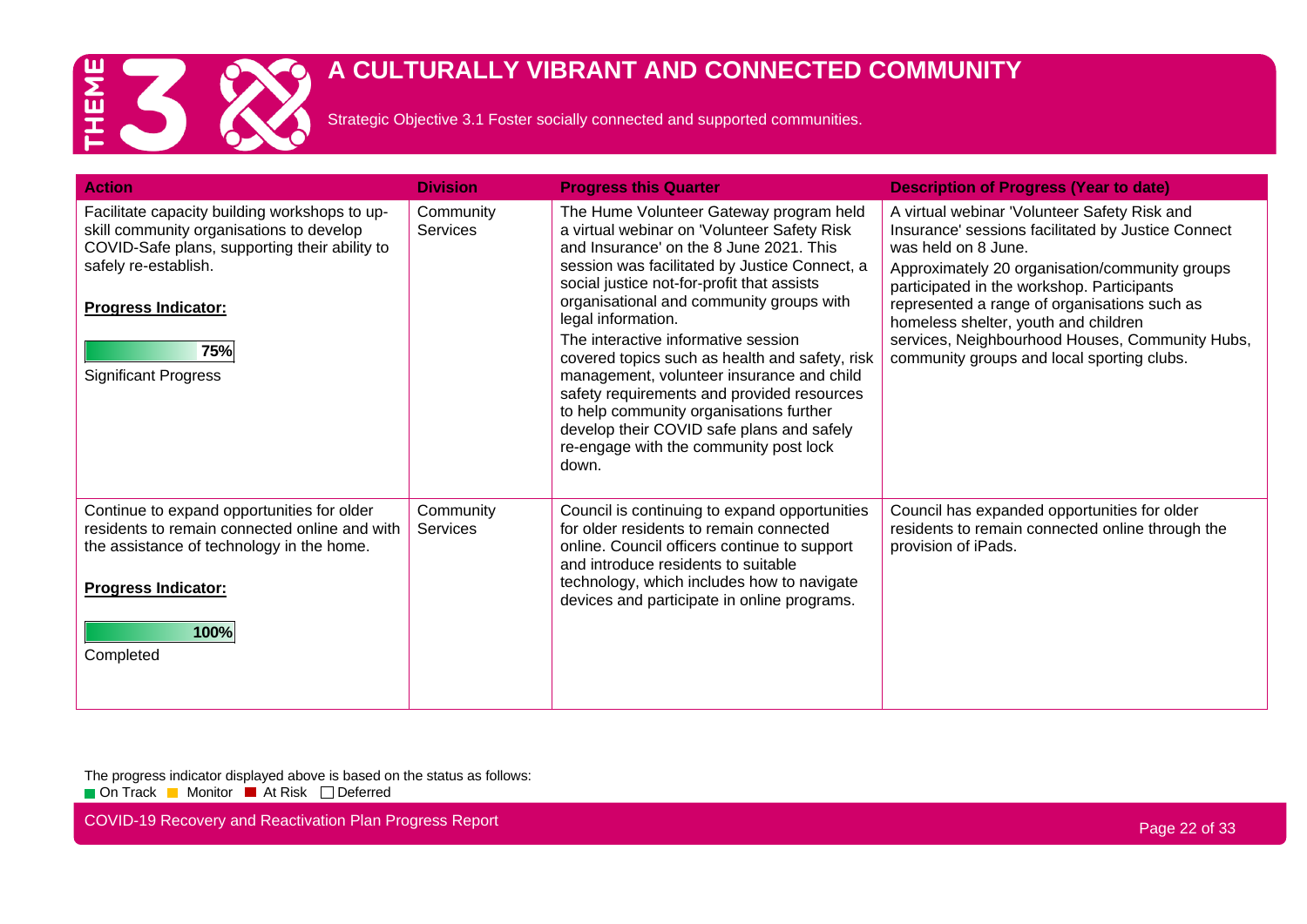

Strategic Objective 3.1 Foster socially connected and supported communities.

| <b>Action</b>                                                                                                                                                 | <b>Division</b>              | <b>Progress this Quarter</b>                                                                                                                                                                                                                                   | <b>Description of Progress (Year to date)</b>                                                                                                                                                                |
|---------------------------------------------------------------------------------------------------------------------------------------------------------------|------------------------------|----------------------------------------------------------------------------------------------------------------------------------------------------------------------------------------------------------------------------------------------------------------|--------------------------------------------------------------------------------------------------------------------------------------------------------------------------------------------------------------|
| Raise awareness of gambling harms,<br>available supports within the community and<br>alternative recreation activities.<br><b>Progress Indicator:</b><br>100% | Community<br><b>Services</b> | A strategic advocacy plan has been launched<br>in partnership with the Alliance for Gambling<br>Reform to capitalise on gambling harm<br>advocacy opportunities. Most recently, this<br>campaign has illustrated recent local<br>gambling losses.              | A strategic advocacy plan has been launched in<br>partnership with the Alliance for Gambling Reform to<br>capitalise on gambling harm advocacy opportunities.                                                |
| Completed                                                                                                                                                     |                              |                                                                                                                                                                                                                                                                |                                                                                                                                                                                                              |
| Connect vulnerable families with material aid,<br>working in partnership with St Kilda Mums<br>and Big Group Hug.                                             | Community<br><b>Services</b> | Council's Enhanced Maternal and Child<br>Health (EMCH) Service continues to connect<br>with vulnerable families to provide material<br>aid, working in partnership with St Kilda                                                                               | Council's Enhanced Maternal and Child Health<br>(EMCH) Service continues to connect vulnerable<br>families to material aid, working in partnership with St<br>Kilda Mums and Big Group Hug. The EMCH Service |
| <b>Progress Indicator:</b>                                                                                                                                    |                              | Mums and Big Group Hug.<br>The EMCH Service has developed 450<br>"Babies in Hume Play and Learn Bags" for                                                                                                                                                      | has developed 450 "Babies in Hume Play and Learn<br>Bags" that contain resources and toys that will assist<br>caregivers to support infant and child development                                             |
| 100%<br>Completed                                                                                                                                             |                              | distribution to vulnerable families receiving<br>support through the EMCH program. The<br>play and learn bags contain resources and<br>toys that will assist caregivers to support<br>infant and child development through play-<br>based learning activities. | through play-based learning activities.                                                                                                                                                                      |

The progress indicator displayed above is based on the status as follows: On Track Monitor At Risk Deferred

COVID-19 Recovery and Reactivation Plan Progress Report **Page 23 of 33** COVID-19 Recovery and Reactivation Plan Progress Report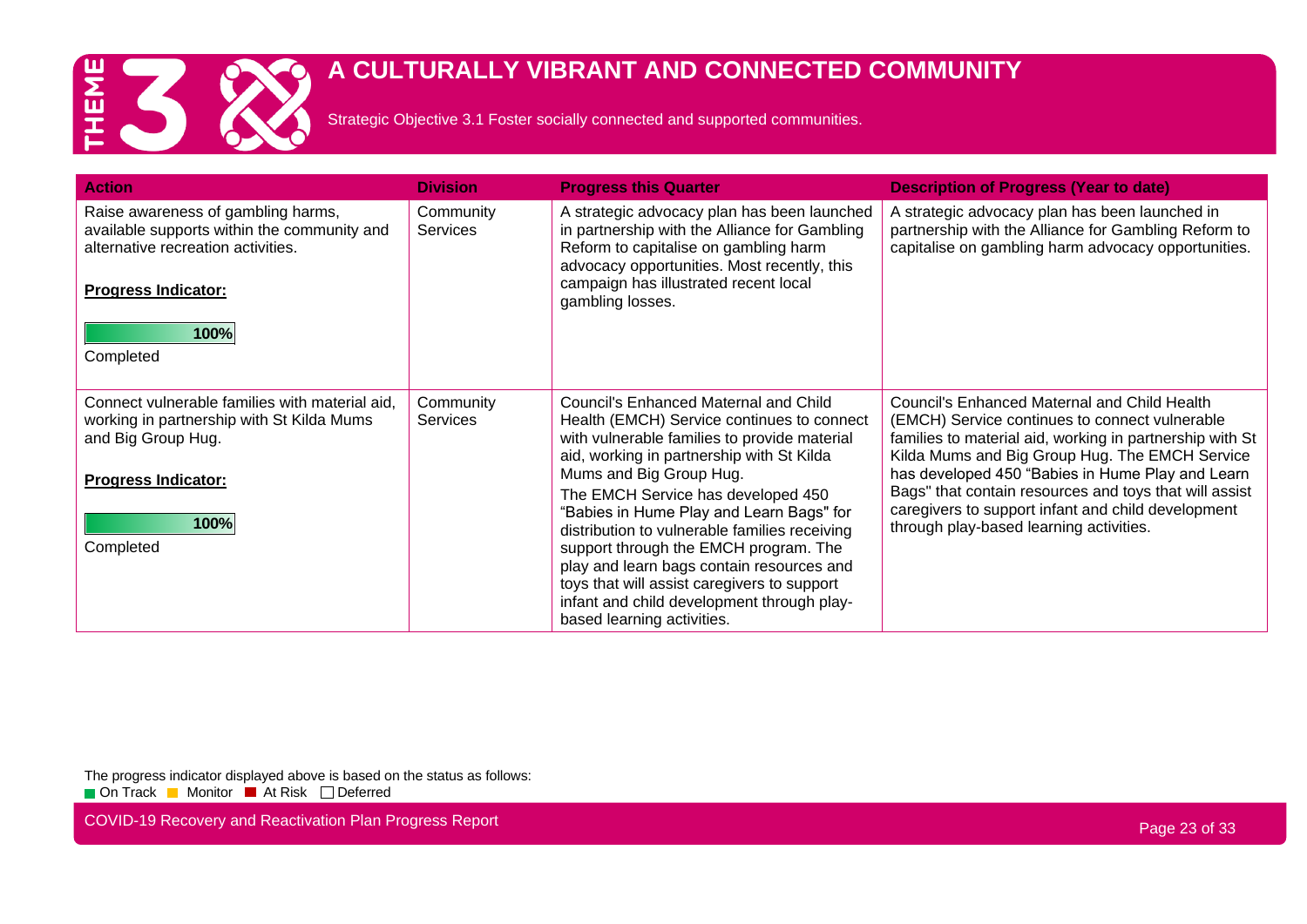

Strategic Objective 3.1 Foster socially connected and supported communities.

| <b>Division</b>              | <b>Progress this Quarter</b>                                                                                   | <b>Description of Progress (Year to date)</b>                                                                                                                                                                       |
|------------------------------|----------------------------------------------------------------------------------------------------------------|---------------------------------------------------------------------------------------------------------------------------------------------------------------------------------------------------------------------|
| Community<br><b>Services</b> | Internal capacity to support infant mental<br>health continues to be developed through<br>formalised training. | Specialised Mental Health support is a key aspect of<br>all Maternal and Child Health (MCH) consultations.<br>Additional support is provided by way of referral to<br>the Enhanced Maternal and Child Health (EMCH) |
|                              |                                                                                                                | team, which consists of experienced Maternal and<br>Child Health nurses, social workers and parent<br>support workers for Hume's most vulnerable families.                                                          |
|                              |                                                                                                                | Council's EMCH Service supports an average of 230<br>families per month.                                                                                                                                            |
|                              |                                                                                                                | The MCH service also works collaboratively with<br>Mum's Matter Psychology who provide affordable<br>quality mental health care for pregnant and new<br>parents.                                                    |
|                              |                                                                                                                |                                                                                                                                                                                                                     |

The progress indicator displayed above is based on the status as follows: On Track Monitor At Risk Deferred

COVID-19 Recovery and Reactivation Plan Progress Report **Page 24 of 33** COVID-19 Recovery and Reactivation Plan Progress Report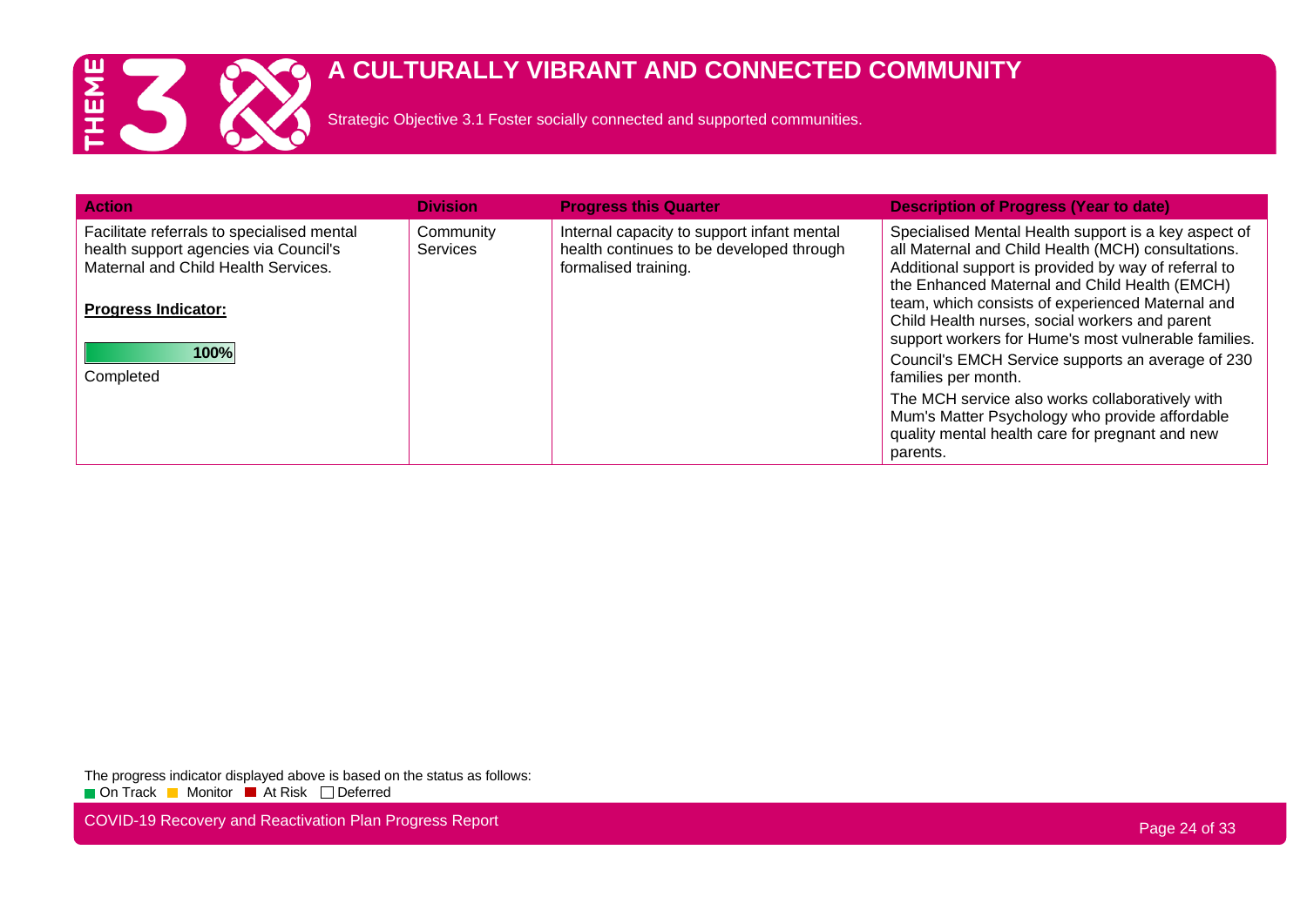

Strategic Objective 3.2: Strengthen community connections through local community events and the arts

| <b>Action</b>                                                                                                                                                                                                  | <b>Division</b>                                                                | <b>Progress this Quarter</b>                                                                                                                                                                   | <b>Description of Progress (Year to date)</b>                                                                                                                                                                            |
|----------------------------------------------------------------------------------------------------------------------------------------------------------------------------------------------------------------|--------------------------------------------------------------------------------|------------------------------------------------------------------------------------------------------------------------------------------------------------------------------------------------|--------------------------------------------------------------------------------------------------------------------------------------------------------------------------------------------------------------------------|
| Launch the "I love Hume" campaign with the<br>heart of community and driving feelings of<br>pride and belonging.<br><b>Progress Indicator:</b><br>50%<br>Good Progress                                         | Communications,<br>Engagement and<br>Advocacy                                  | The launch of the I Love Hume Campaign<br>has been deferred until September 2021 as a<br>result of the coronavirus lockdown<br>restrictions introduced in May and July.                        | 'I Love Hume' Communications Strategy has been<br>developed.                                                                                                                                                             |
|                                                                                                                                                                                                                |                                                                                |                                                                                                                                                                                                |                                                                                                                                                                                                                          |
| Share engaging personal stories of<br>individuals living in Hume City through social<br>media to increase visibility of community<br>members, their unique experiences, cultures,<br>traditions and strengths. | Communications,<br>Engagement and<br>Advocacy,<br>Community<br><b>Services</b> | A photo and video campaign is currently in<br>development. This campaign will feature<br>residents and local leaders and be promoted<br>across social media, print and digital<br>advertising. | To share engaging personal stories of individuals<br>living in Hume, a photo and video campaign is<br>currently in development. It is expected that<br>promotional activities will commence from Quarter<br>One 2021/22. |
| <b>Progress Indicator:</b>                                                                                                                                                                                     |                                                                                |                                                                                                                                                                                                |                                                                                                                                                                                                                          |
| 75%<br><b>Significant Progress</b>                                                                                                                                                                             |                                                                                |                                                                                                                                                                                                |                                                                                                                                                                                                                          |

The progress indicator displayed above is based on the status as follows: On Track Monitor At Risk Deferred

COVID-19 Recovery and Reactivation Plan Progress Report **Page 25 of 33** COVID-19 Recovery and Reactivation Plan Progress Report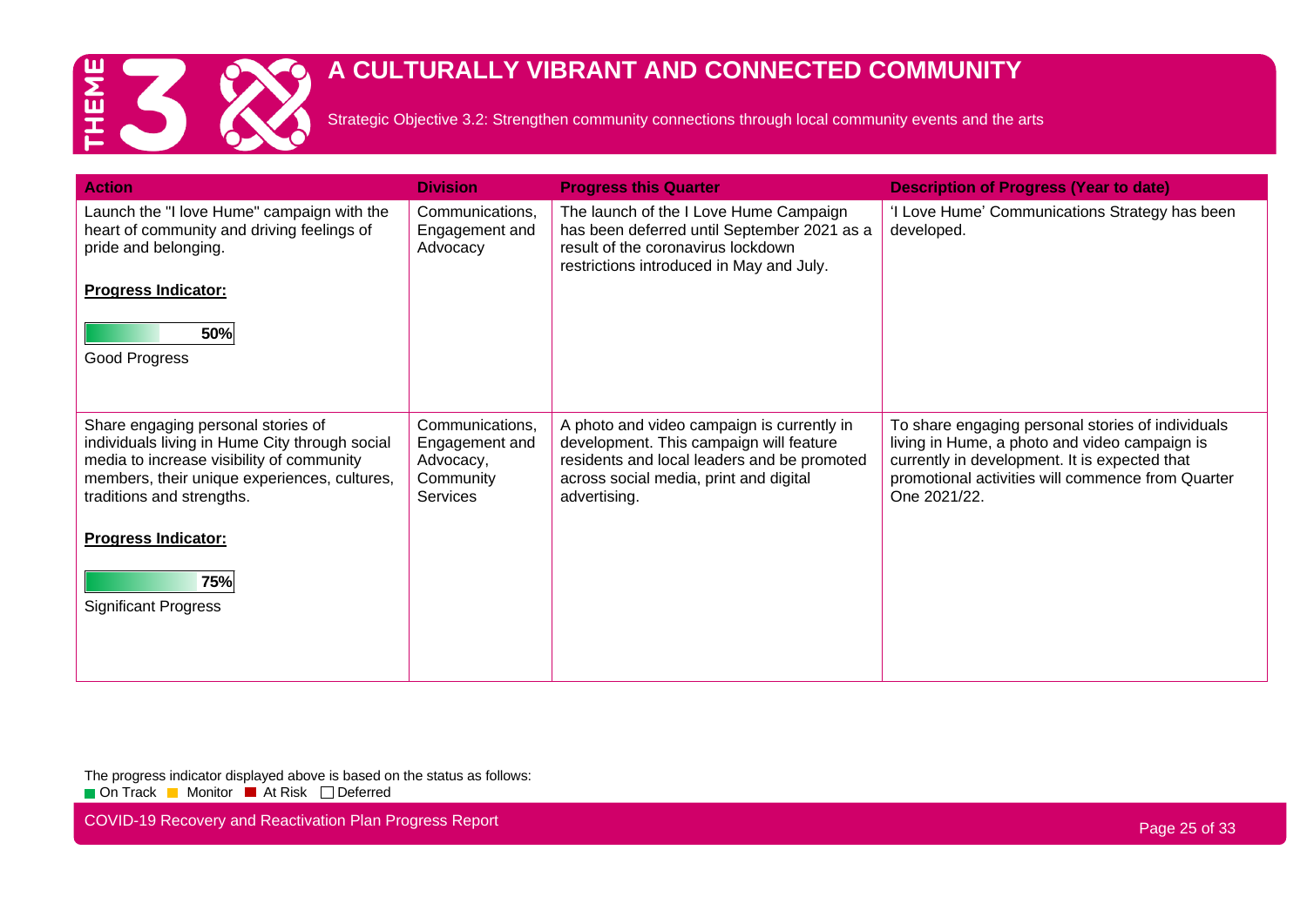

Strategic Objective 3.2: Strengthen community connections through local community events and the arts

| Action                                                                                                                                                 | <b>Division</b>              | <b>Progress this Quarter</b>                           | <b>Description of Progress (Year to date)</b>                                                                                                                                                               |
|--------------------------------------------------------------------------------------------------------------------------------------------------------|------------------------------|--------------------------------------------------------|-------------------------------------------------------------------------------------------------------------------------------------------------------------------------------------------------------------|
| Employ a liaison officer for 12 months to<br>provide support to the growing number of<br>people sleeping rough and at-risk of<br>homelessness in Hume. | Community<br><b>Services</b> | This position has been recruited and has<br>commenced. | A new Homelessness Pathways Officer has been<br>recruited by Council. This new position will oversee a<br>range of functions and activities to better support<br>homelessness in the local area, including: |
| Progress Indicator:                                                                                                                                    |                              |                                                        | Provide outreach to rough sleepers and connect<br>with local homelessness supports and services.                                                                                                            |
| 100%<br>Completed                                                                                                                                      |                              |                                                        | Consultation and data compilation to equip<br>Council and stakeholders with improved<br>information to inform planning and decision<br>making.                                                              |
|                                                                                                                                                        |                              |                                                        | Implementation of a rough sleeping response<br>protocol to ensure Council are equipped with the<br>skills to support local rough sleepers.                                                                  |
|                                                                                                                                                        |                              |                                                        | Delivery of information to community members<br>about rough sleeping, appropriate reporting<br>pathways and available support.                                                                              |
|                                                                                                                                                        |                              |                                                        | Development and distribution of care packages<br>to rough sleepers.                                                                                                                                         |

The progress indicator displayed above is based on the status as follows: On Track Monitor At Risk Deferred

COVID-19 Recovery and Reactivation Plan Progress Report **Page 26 of 33** COVID-19 Recovery and Reactivation Plan Progress Report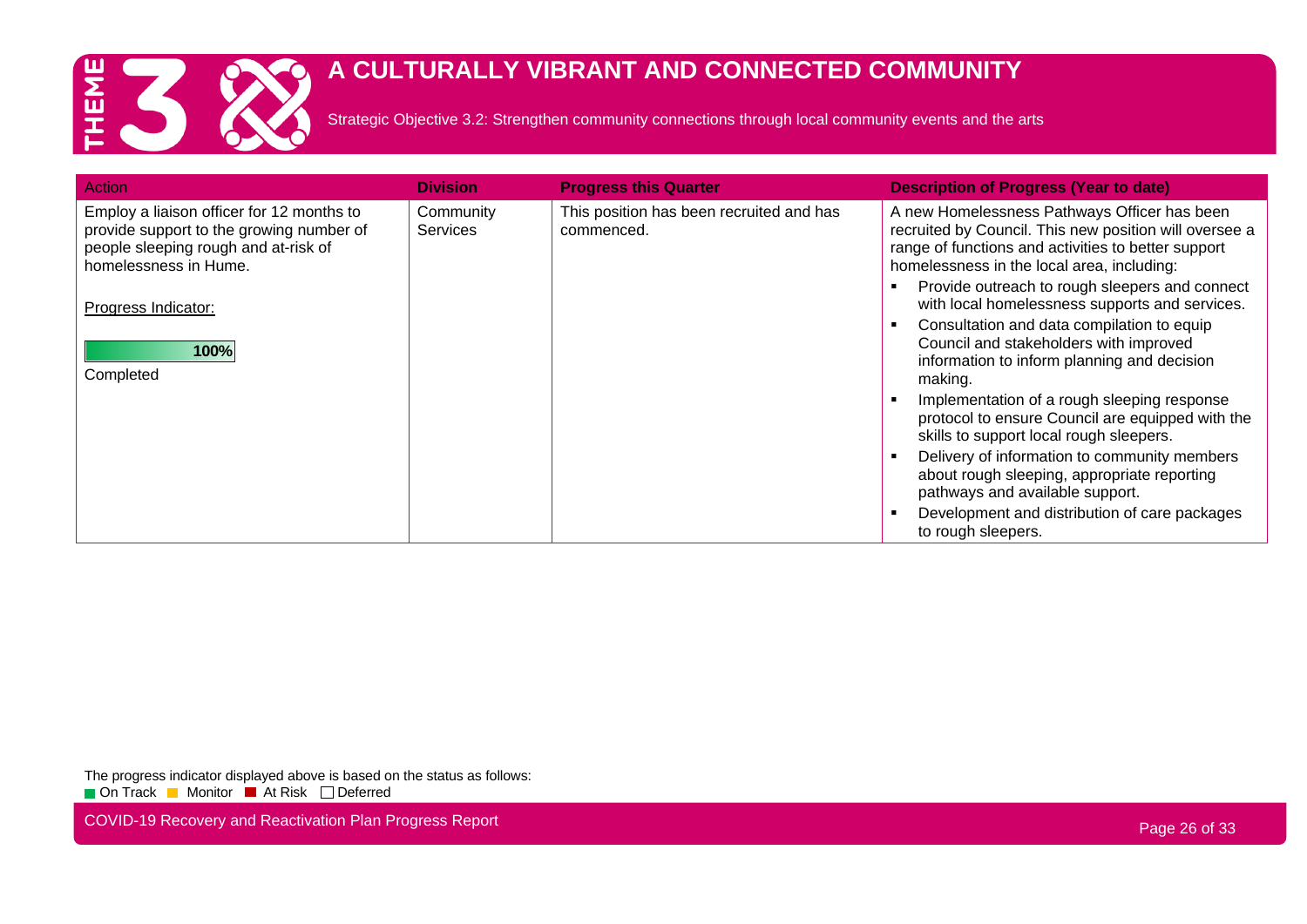

Strategic Objective 3.2: Strengthen community connections through local community events and the arts

| <b>Action</b>                                                                                                                                                                                                                            | <b>Division</b>              | <b>Progress this Quarter</b>                                                                                                                                                                                                                                                                                                         | <b>Description of Progress (Year to date)</b>                                                                                                                                            |
|------------------------------------------------------------------------------------------------------------------------------------------------------------------------------------------------------------------------------------------|------------------------------|--------------------------------------------------------------------------------------------------------------------------------------------------------------------------------------------------------------------------------------------------------------------------------------------------------------------------------------|------------------------------------------------------------------------------------------------------------------------------------------------------------------------------------------|
| Provide care packages for rough-sleepers<br>that include bottled water, sunscreen, face<br>masks, sanitiser, food/travel vouchers,<br>resources and information about available<br>local support services.<br><b>Progress Indicator:</b> | Community<br><b>Services</b> | Care packages have been prepared and a<br>number of these packages have been<br>delivered to local rough sleepers.<br>In addition to care packages, planning is<br>underway to launch a new Hume Showers<br>program focussed on providing rough<br>sleepers/homeless people with local access<br>to showering and hygiene amenities. | Following the appointment of the new Homelessness<br>Pathways Officer care packages have been prepared<br>and a number of these packages have been<br>delivered to local rough sleepers. |
| 100%<br>Completed                                                                                                                                                                                                                        |                              |                                                                                                                                                                                                                                                                                                                                      |                                                                                                                                                                                          |

The progress indicator displayed above is based on the status as follows: On Track Monitor At Risk Deferred

COVID-19 Recovery and Reactivation Plan Progress Report **Page 27 of 33** COVID-19 Recovery and Reactivation Plan Progress Report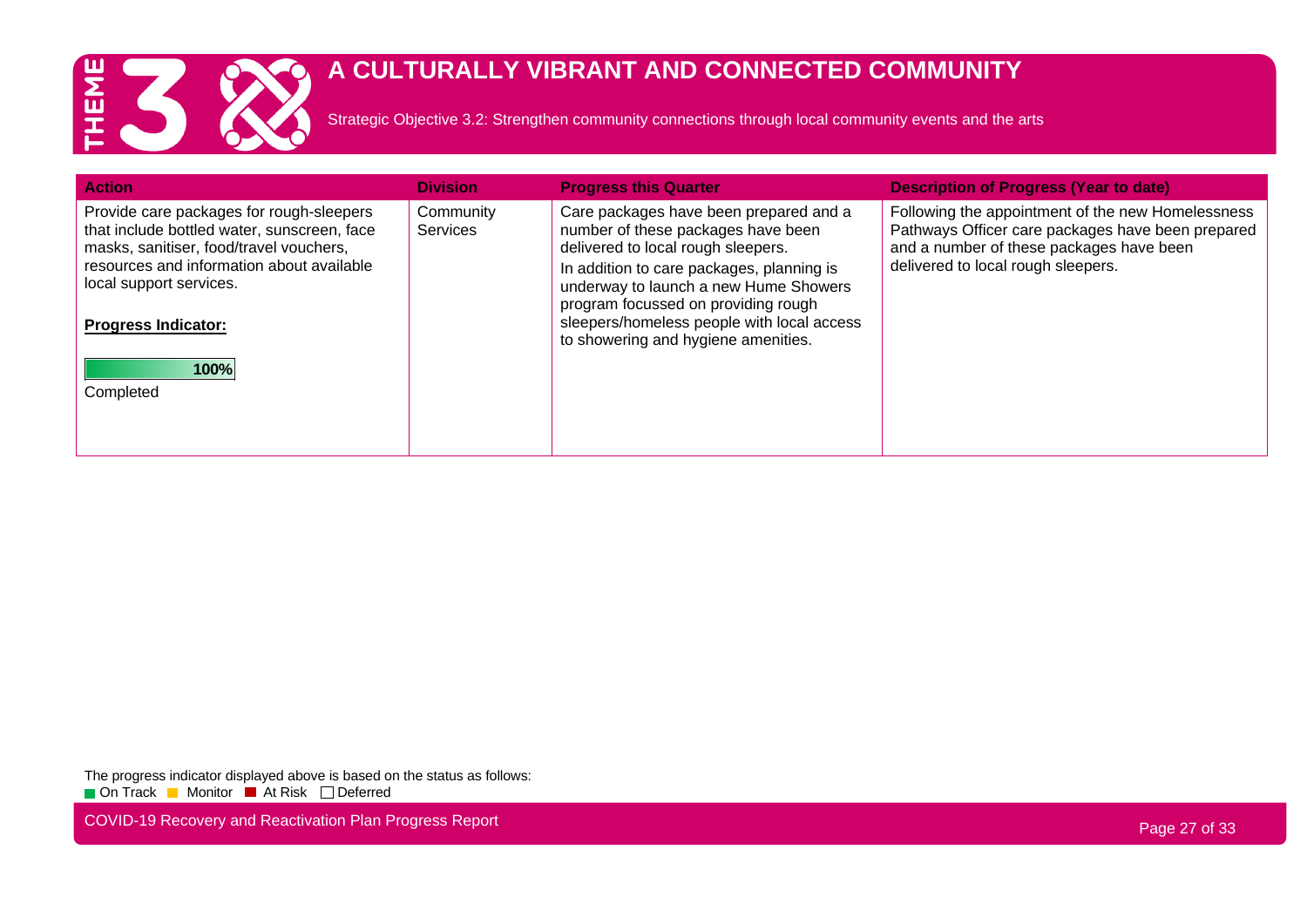

#### **A SUSTAINABLY BUILT AND WELL MAINTAINED CITY WITH AN ENVIRONMENTALLY ENGAGED COMMUNITY**

Strategic Objective 4.2: Create community pride through a well-designed and maintained City

| <b>Action</b>                                                                                                                                                                                                                                                                                    | <b>Division</b>             | <b>Progress this Quarter</b>                                                                                                                                                                                                                                       | <b>Description of Progress (Year to date)</b>                                                                                                                                                                                                                                                                                                       |
|--------------------------------------------------------------------------------------------------------------------------------------------------------------------------------------------------------------------------------------------------------------------------------------------------|-----------------------------|--------------------------------------------------------------------------------------------------------------------------------------------------------------------------------------------------------------------------------------------------------------------|-----------------------------------------------------------------------------------------------------------------------------------------------------------------------------------------------------------------------------------------------------------------------------------------------------------------------------------------------------|
| Deliver additional infrastructure in upgrades<br>to open spaces and play spaces including<br>installing more seats, table settings, water<br>fountains, signage and recreation equipment<br>e.g. basketball/netball towers in local parks.<br><b>Progress Indicator:</b><br>25%<br>Some Progress | Planning and<br>Development | A Project Officer has been engaged to<br>undertake the works.<br>Rokewood Reserve drinking fountain was<br>completed as a variation to the play space<br>upgrade; DS Aitken drinking fountain will be<br>built on the outside of the new public toilet in<br>2022. | A program of minor infrastructure improvements has<br>been identified to enhance the use of the open space,<br>walking and cycling network across Hume. This<br>includes additional seating, drinking fountains and<br>enhancements to sites undergoing improvement in the<br>current program. Implementation commenced in<br>Quarter four 2020/21. |

The progress indicator displayed above is based on the status as follows: On Track Monitor At Risk Deferred

COVID-19 Recovery and Reactivation Plan Progress Report **Page 28 of 33** COVID-19 Recovery and Reactivation Plan Progress Report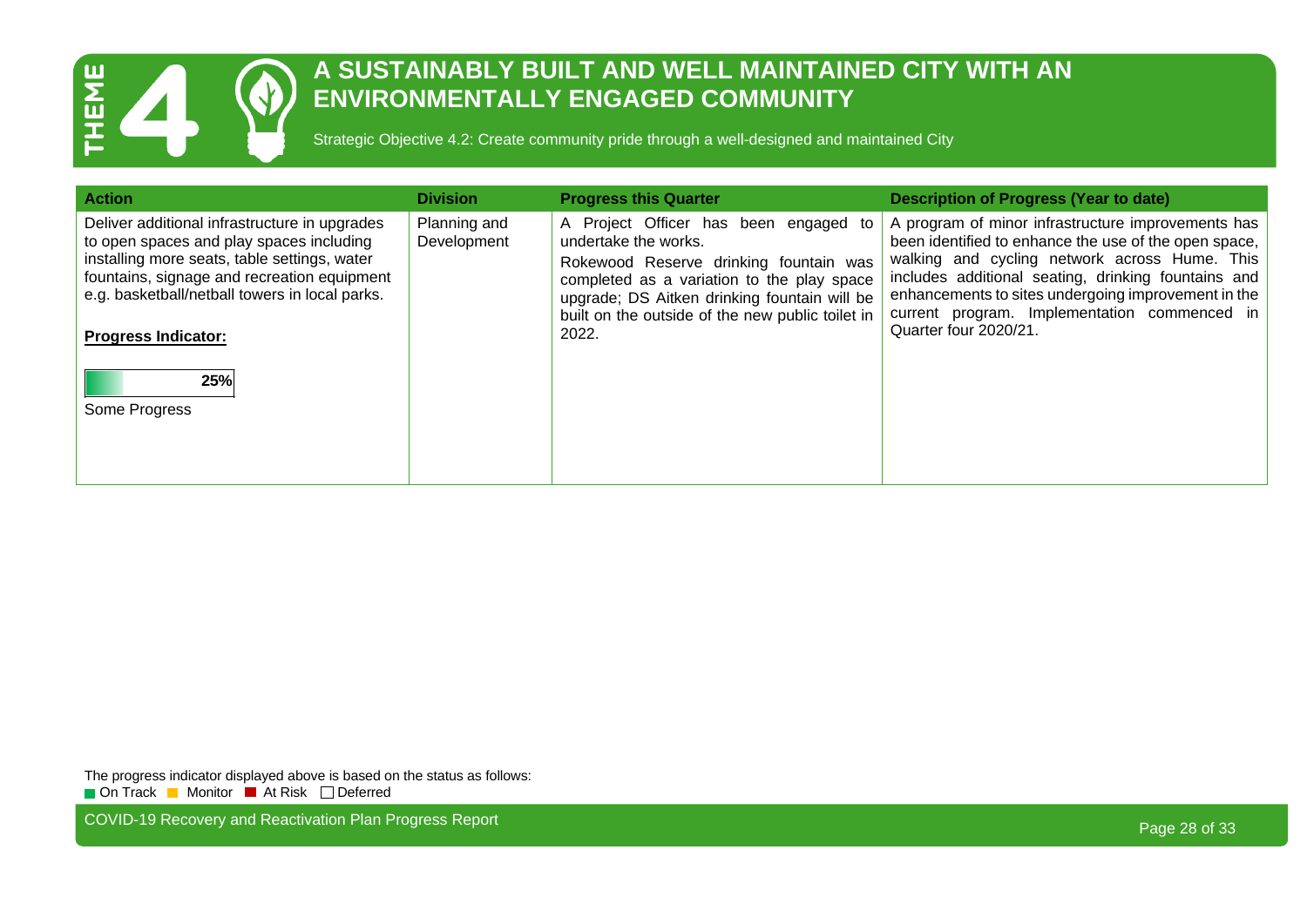

#### **A SUSTAINABLY BUILT AND WELL MAINTAINED CITY WITH AN ENVIRONMENTALLY ENGAGED COMMUNITY**

Strategic Objective 4.2: Create community pride through a well-designed and maintained City

| <b>Action</b>                                                                                                                                                                                                                                                                                                                                            | <b>Division</b>             | <b>Progress this Quarter</b>                                                                          | <b>Description of Progress (Year to date)</b>                                                                                                                                                                                                                                                                                                                                                                                                                                                                                                                                                                                                                                                                                                                                                                                                                                                                       |
|----------------------------------------------------------------------------------------------------------------------------------------------------------------------------------------------------------------------------------------------------------------------------------------------------------------------------------------------------------|-----------------------------|-------------------------------------------------------------------------------------------------------|---------------------------------------------------------------------------------------------------------------------------------------------------------------------------------------------------------------------------------------------------------------------------------------------------------------------------------------------------------------------------------------------------------------------------------------------------------------------------------------------------------------------------------------------------------------------------------------------------------------------------------------------------------------------------------------------------------------------------------------------------------------------------------------------------------------------------------------------------------------------------------------------------------------------|
| Continue to promote walking and cycling<br>through connecting more walking and cycling<br>links in urban areas e.g. residential areas to<br>activity centres, schools, community centres,<br>transport hubs and providing associated<br>infrastructure e.g. seating, drinking fountains,<br>signage, lighting.<br><b>Progress Indicator:</b><br>Deferred | Planning and<br>Development | Funding for this action was deferred to<br>subsequent years as part of the 2021/22<br>budget process. | Council continues to implement the walking and<br>cycling program. Actions have included:<br>Investigations and assessments progressing for:<br>٠<br>Merri Creek Trail - Merri Concourse to<br>$\bigcap$<br>Premier Drive / Metrolink Circuit.<br>Continuing the trail from Spavin Lake along<br>$\circ$<br>Kismet Creek, Sunbury.<br>Aitken Creek - railway line to Hothlyn Drive<br>$\circ$<br>and railway corridor to Craigieburn train<br>station.<br>Greenvale to Attwood Pipe Track.<br>$\circ$<br>Responding to resident requests and<br>constructing short pathway connections in<br>Greenvale, Gladstone Park and Sunbury.<br>Ongoing signage and line marking audit actions.<br>٠<br>Local Area Traffic Management (LATM) upgrade<br>works to five walkways in Craigieburn have been<br>completed.<br>Meadowlink Stage 2 design documentation has<br>been completed and construction contract<br>awarded. |

The progress indicator displayed above is based on the status as follows: On Track Monitor At Risk Deferred

COVID-19 Recovery and Reactivation Plan Progress Report **Page 29 of 33** COVID-19 Recovery and Reactivation Plan Progress Report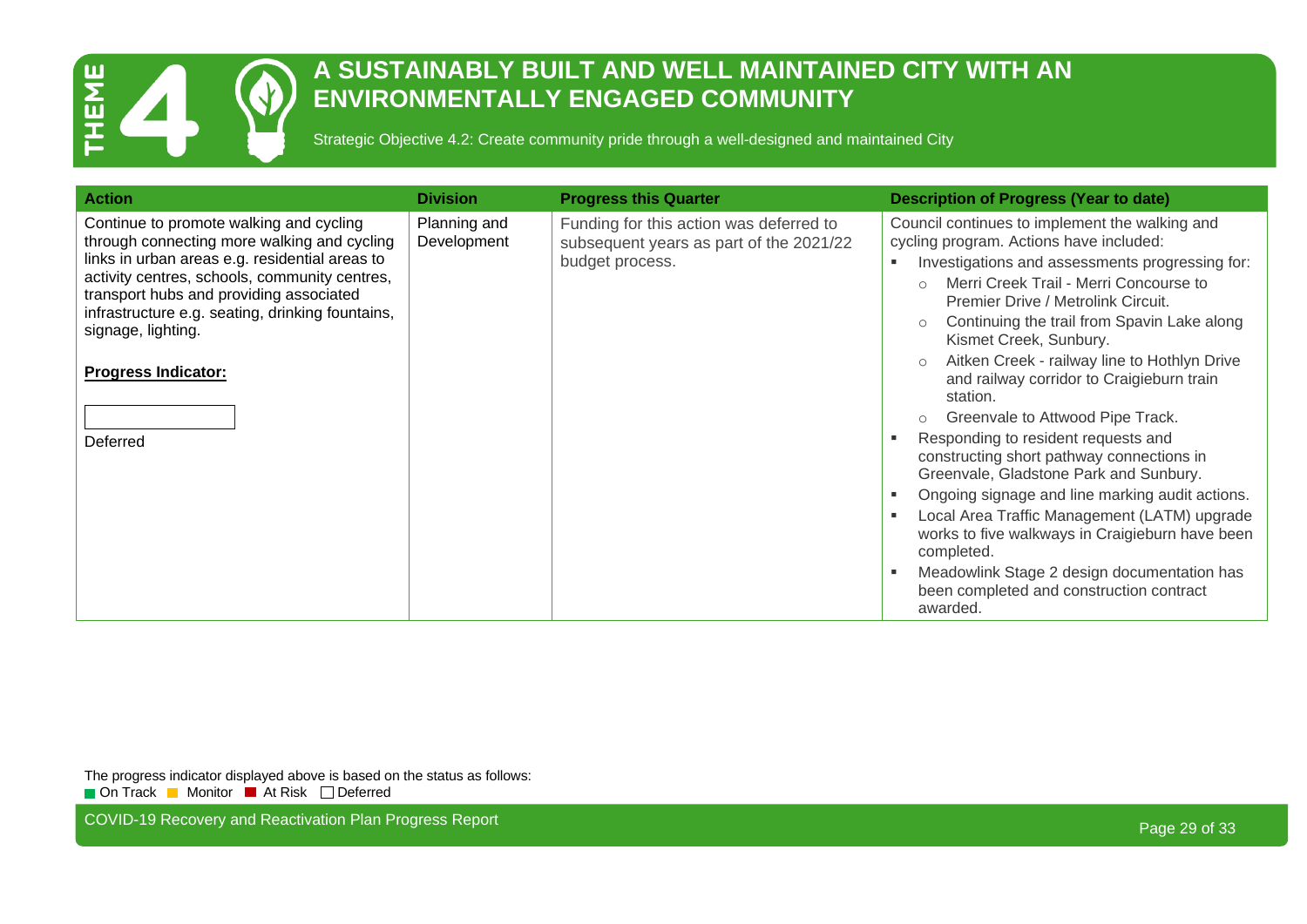

#### **A WELL-GOVERNED AND ENGAGED COMMUNITY**

Strategic Objective 5.2: Create a community actively involved in civic life

| <b>Action</b>                                                                                                                                                                 | <b>Division</b>                                                                                         | <b>Progress this Quarter</b>                                                                                                                                                                                                                         | <b>Description of Progress (Year to date)</b>                                                                                                                                                                                                                                                                                                                                                                                                                                                                                                                                                                                                                                                                                                                                                |
|-------------------------------------------------------------------------------------------------------------------------------------------------------------------------------|---------------------------------------------------------------------------------------------------------|------------------------------------------------------------------------------------------------------------------------------------------------------------------------------------------------------------------------------------------------------|----------------------------------------------------------------------------------------------------------------------------------------------------------------------------------------------------------------------------------------------------------------------------------------------------------------------------------------------------------------------------------------------------------------------------------------------------------------------------------------------------------------------------------------------------------------------------------------------------------------------------------------------------------------------------------------------------------------------------------------------------------------------------------------------|
| As recovery progresses, undertake further<br>community and business engagement to<br>identify changing and emerging needs.<br><b>Progress Indicator:</b><br>100%<br>Completed | Communications,<br>Engagement and<br>Advocacy,<br>Community<br>Services,<br>Planning and<br>Development | During quarter four 2021/22:<br>Meeting of Hume Interfaith Network to<br>continue during advice regarding current<br>support needs.<br>The Multicultural Action Group met twice.<br>٠<br>Reconciliation Action Plan Working<br>Group met four times. | Community and business engagement to identify<br>changing and emerging needs has included:<br>Preparing the COVID-19 Economic Recovery<br>Action Plan - 2021. Through meetings,<br>structured events and industry visits stakeholders<br>continue to be consulted.<br>The Community Health Champions have been<br>providing key COVID-safe messaging to the<br>community and reporting to Council community<br>needs and support requirements.<br>Hume Interfaith Network have been meeting<br>regularly during COVID-19 and advising current<br>support needs.<br>The Multicultural Action Group and Reconciliation<br>Action Plan Working Group meetings were held<br>to advise community support during COVID-19<br>recovery.<br>The Hume Jobs and Skills Task Force met each<br>quarter. |

The progress indicator displayed above is based on the status as follows: **On Track Monitor At Risk Deferred** 

COVID-19 Recovery and Reactivation Plan Progress Report **Page 30 of 33** and 20 of 33 and 20 of 33 and 20 of 33 and 20 of 33 and 20 of 33 and 20 of 33 and 20 of 33 and 20 of 33 and 20 of 33 and 20 of 33 and 20 of 33 and 20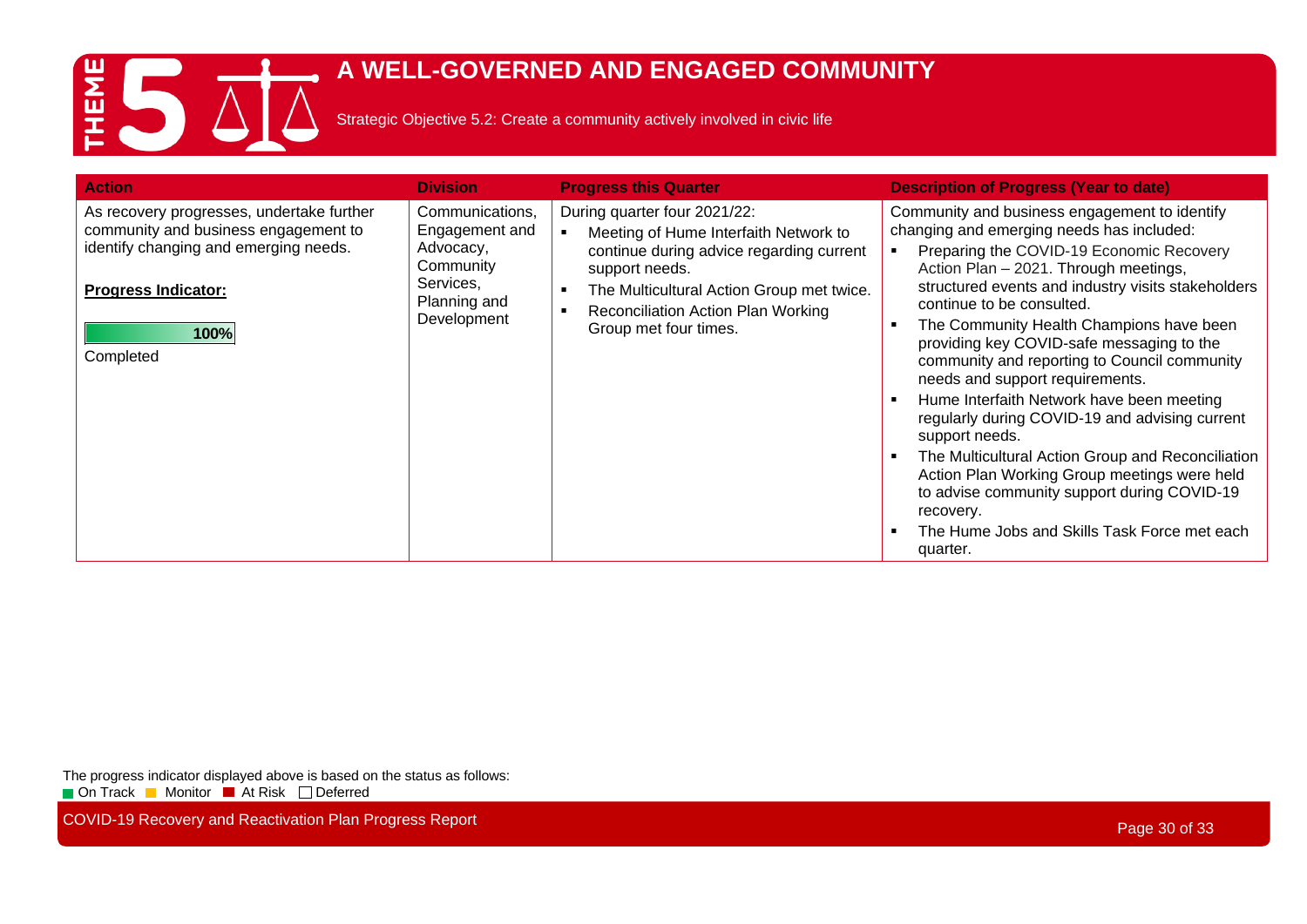# ES A

#### **A WELL-GOVERNED AND ENGAGED COMMUNITY**

Strategic Objective 5.2: Create a community actively involved in civic life

| <b>Action</b>                                                                                                                                                                                                              | <b>Division</b>                                                                                                                                                                        | <b>Progress this Quarter</b>                                                                                                                                                                                                                                                                                                                                                                                                                                                                                                                                                                                                                                                                  | <b>Description of Progress (Year to date)</b>                                                                                                                                                                                                                                                                                                                                                                                                                                                                                                                                                                                                                                                                                                                                                                                        |
|----------------------------------------------------------------------------------------------------------------------------------------------------------------------------------------------------------------------------|----------------------------------------------------------------------------------------------------------------------------------------------------------------------------------------|-----------------------------------------------------------------------------------------------------------------------------------------------------------------------------------------------------------------------------------------------------------------------------------------------------------------------------------------------------------------------------------------------------------------------------------------------------------------------------------------------------------------------------------------------------------------------------------------------------------------------------------------------------------------------------------------------|--------------------------------------------------------------------------------------------------------------------------------------------------------------------------------------------------------------------------------------------------------------------------------------------------------------------------------------------------------------------------------------------------------------------------------------------------------------------------------------------------------------------------------------------------------------------------------------------------------------------------------------------------------------------------------------------------------------------------------------------------------------------------------------------------------------------------------------|
| Advocate to the State and Federal<br>Government to address local issues and<br>community feedback relating to COVID-19<br>needs for Hume's community and<br>businesses.<br><b>Progress Indicator:</b><br>100%<br>Completed | Communications,<br>Engagement and<br>Advocacy,<br>Community<br>Services,<br>Corporate<br>Services,<br>Planning and<br>Development,<br>Sustainable<br>Infrastructure<br><b>Services</b> | Multicultural Action Group and Hume<br>Interfaith Network (HIN) met during this<br>quarter. Guest speakers advised key<br>stakeholders on supporting the ongoing<br>community recovery needs. This included the<br>planning of Refugee Week celebrations to<br>advance the communications between<br>support services and community members<br>In addition to previous activities, Council<br>officers have played a central role in:<br>Planning and activation of local COVID-<br>19 testing sites.<br>Planning and activation of local COVID-<br>- 1<br>19 vaccination sites.<br>Outbreak response – including onsite<br>liaison and support to residents visiting<br>Tier exposure sites. | Council officers continue to participate in a range of<br>networks and forums convened by State/Federal<br>government departments and use these platforms to<br>escalate community concerns. Across these forums,<br>officers have raised community concerns including:<br>Ongoing need for translated materials and<br>resources for CALD communities.<br>Availability of COVID-19 vaccination information.<br>Local access to COVID-19 vaccines<br>The proposed introduction of a quarantine facility<br>located in Mickleham<br>The HIN met monthly during this time, with an<br>average of nine participants at each meeting. The<br>members provided insight into the concerns and<br>experiences of faith communities regarding the<br>pandemic which were included in Hume City Council<br>reports to the State Government. . |

The progress indicator displayed above is based on the status as follows: **On Track Monitor At Risk Deferred** 

COVID-19 Recovery and Reactivation Plan Progress Report **Page 31 of 33** and 200 and 200 and 200 and 200 and 200 and 200 and 200 and 200 and 200 and 200 and 200 and 200 and 200 and 200 and 200 and 200 and 200 and 200 and 20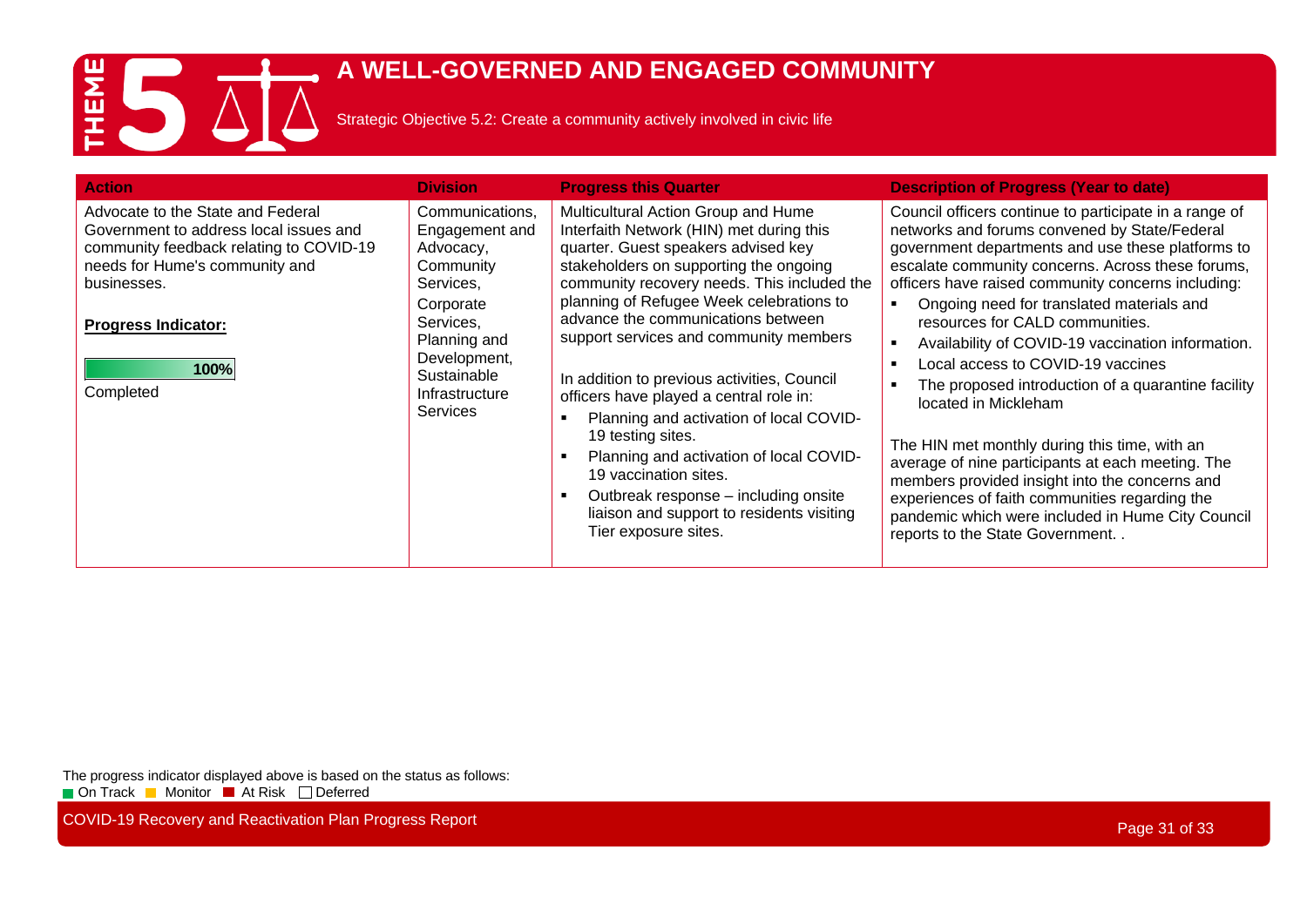

# **A WELL-GOVERNED AND ENGAGED COMMUNITY**

Strategic Objective 5.3: Provide responsible and transparent governance, services and infrastructure which respond to and support community needs

| <b>Action</b>                                                                                                                                                                                 | <b>Division</b>                                                                | <b>Progress this Quarter</b>                                                                                                            | <b>Description of Progress (Year to date)</b>                                                                                                                                 |
|-----------------------------------------------------------------------------------------------------------------------------------------------------------------------------------------------|--------------------------------------------------------------------------------|-----------------------------------------------------------------------------------------------------------------------------------------|-------------------------------------------------------------------------------------------------------------------------------------------------------------------------------|
| Extend waiver of interest on outstanding rates<br>balances until 31 March 2021.                                                                                                               | Corporate<br><b>Services</b>                                                   | This action has been completed.                                                                                                         | The waiver of interest on outstanding rates balances<br>has been extended until 30 June 2021.                                                                                 |
| <b>Progress Indicator:</b>                                                                                                                                                                    |                                                                                |                                                                                                                                         |                                                                                                                                                                               |
| 100%<br>Completed                                                                                                                                                                             |                                                                                |                                                                                                                                         |                                                                                                                                                                               |
| Extend discounts to private event hirers (i.e.<br>birthday parties) and not for profit clients<br>running new programs in Council's<br>community centres or facilities until 30 June<br>2021. | Communications,<br>Engagement and<br>Advocacy,<br>Community<br><b>Services</b> | All private event hirers and not for profit clients<br>who were eligible for COVID-19 discounts had<br>these applied to their bookings. | Discounts for private event hirers and not for profit<br>clients running new programs in Council's community<br>centres or facilities was on-going until end of June<br>2021. |
| <b>Progress Indicator:</b>                                                                                                                                                                    |                                                                                |                                                                                                                                         |                                                                                                                                                                               |
| 100%<br>Completed                                                                                                                                                                             |                                                                                |                                                                                                                                         |                                                                                                                                                                               |

The progress indicator displayed above is based on the status as follows:

**On Track Monitor At Risk Deferred** 

COVID-19 Recovery and Reactivation Plan Progress Report **Page 32 of 33** and 2011 12 of 33 and 2012 12 of 33 and 2012 12 of 33 and 2012 12 of 33 and 2012 12 of 33 and 2012 12 of 33 and 2012 12 of 33 and 2012 12 of 33 and 20